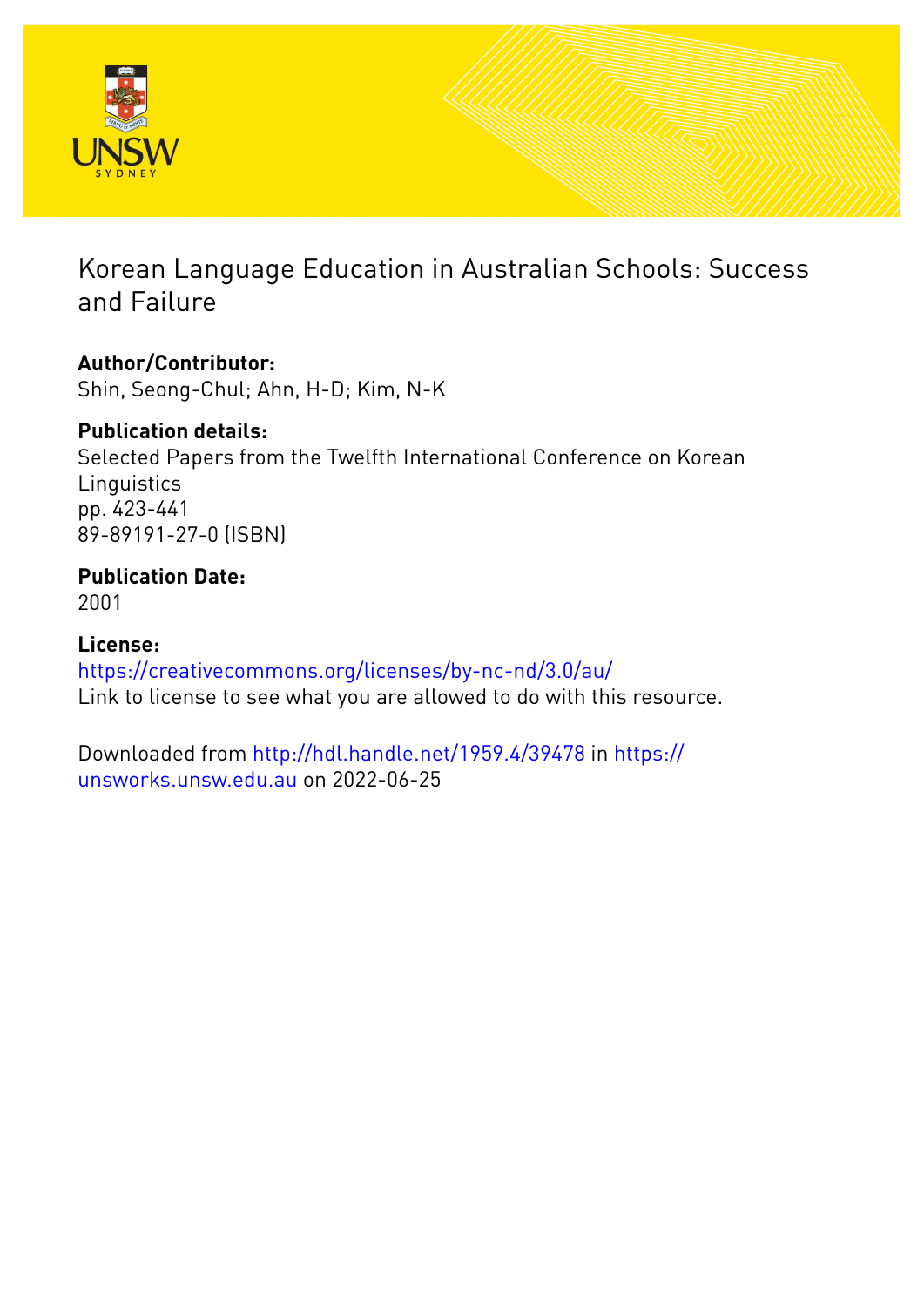### **Korean Language Education in Australian Schools: Success and Failure**

#### **Seong-Chul Shin**

*School of Languages and Linguistics, Faculty of Arts and Social Sciences, University of New South Wales, Sydney, 2052. s.shin@unsw.edu.au*

#### **1. Introduction**

This paper aims to overview the current practices of Korean language education in Australian secondary schools, by looking at policies, curriculum, and a number of issues concerning implementation of the programs. The secondary Korean language programs were implemented at a policy level of the Australian government. The Australian language policy and curriculum documents such *as <National Policy on Languages*, 1987),<*NSW State Language Policy*, 1988>, and <*Excellence and Equity*, 1989> strongly support the introduction of the Korean language programs in schools for its importance and value for Australia. Subsequently, various curriculum projects such as the National Korean Curriculum Project (1991-94), Korean Using Technology (1993-98) and Korean Pilot Project (1993-95) were undertaken, and different types of delivery methods such as regular classes in schools, Saturday School of Community Languages, distance education through multimedia and Open High School have been explored.

At an initial stage, significant financial and administrative support was given to Korean, and there have been some notable achievements in material developments and quantity of the program. In spite of this significant support and growth, however, there have been a number of justifiable concerns and criticisms that the programs have failed to effectively land into the secondary school systems. This criticism is often supported by the fact that each year, only a small number of candidates sit for the secondary school examination for tertiary entry. A number of factors have been referred to as the reason, and among them, use of wrong or inefficient delivery methods, lack of substantial teacher training program, and lack of long-term plans for promotion based on on-going research are some of the key factors that are frequently pointed out by academics and teachers. Not much study has been undertaken about this subject (previous studies include A. Buzo et al, 1995 and NALSAS Taskforce, 1998). This study, initially planned to attempt to examine various factors and elements in a more comprehensive way, has had to limit the depth and range to an overview of the programs at this stage due to limited time and data gathering difficulties, leaving a comprehensive and systematic examination behind for the next study.

As a groundwork for this goal, the following important points have been investigated at an overview level: 1) rationale for the Korean language program and its goal; 2) curriculum; 3) course books and teaching materials; 4) teacher training and methodology; 5) teaching facilities; 6) number of students; 7) governmental support; 8) attitudes of students; and 9) any problem areas for improvement, with concluding remarks and suggestions.

Copyright©2000 Seong-Chul Shin. *KAREC Discussion Papers,* Vol 1, No 1, 22 p (1-22), 2000. Korea-Australasia Research Centre. Also, published under the title "Korean in Australian Schools: Success or Failure", in *Selected Papers from the Twelfth International Conference on Korean Linguistics*. Ahn, H-D. and Kim, N. (eds.). 18 p (423- 441). Copyright©2001, print 2002. Seoul: Gyeong-Jin Publishing Co. ISBN 89-89191-27-0.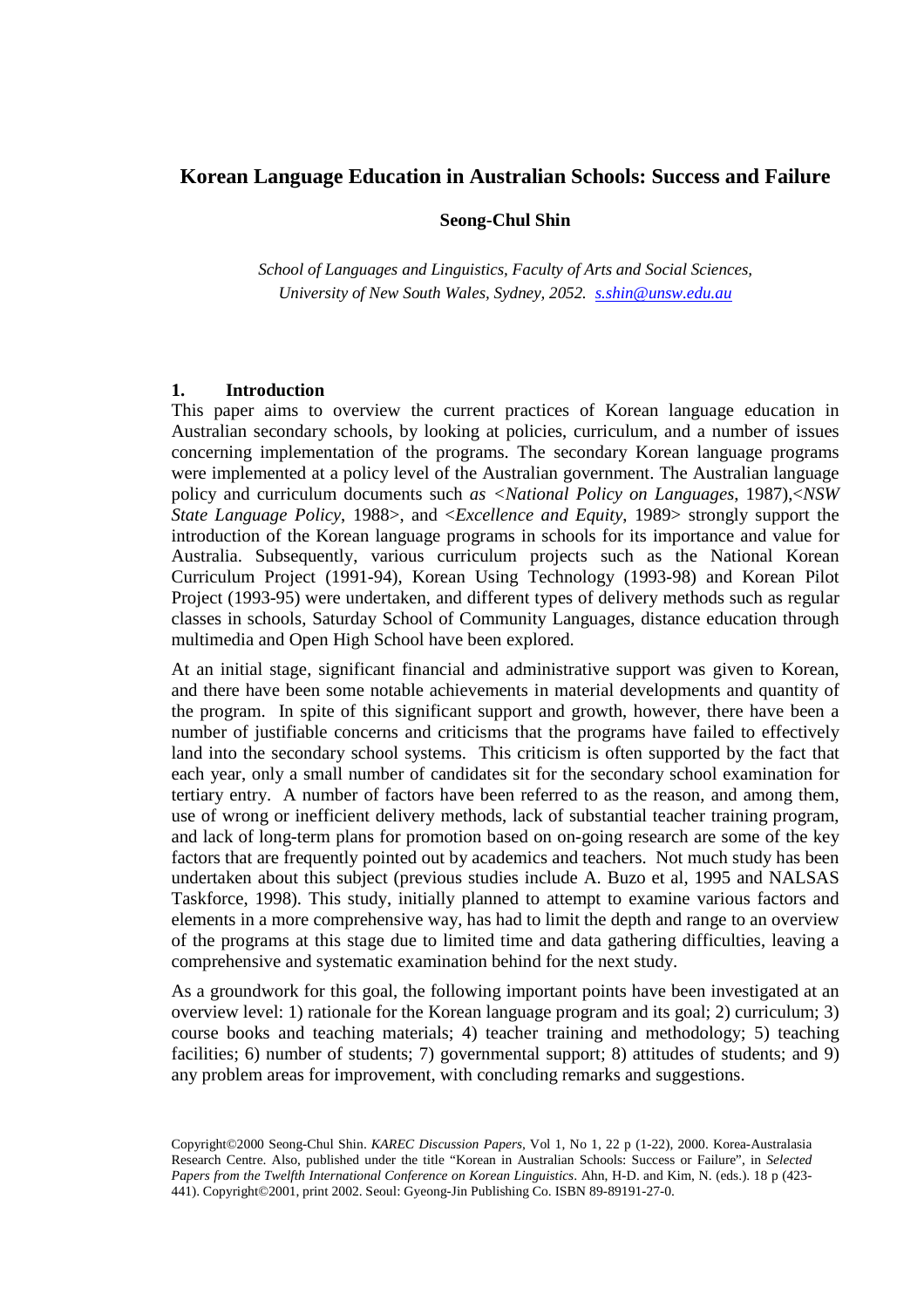#### **2. Data Gathering Processes**

To investigate the above subject matters, four methods were initially planned to use (first, to review and analyse the policy documents and information materials; second, to conduct a survey by using questionnaires; third, to interview teachers and relevant personnel to complement the survey questionnaire; and finally, to conduct some field work, e.g.. class observation and inspection on facilities, etc.) but this time a decision was made to choose mainly two methods due to the difficulties mentioned above. These are: 1) review and analysis of the policy documents and informational materials; 2) informal telephone interviews and electronic correspondence with Korean language coordinators, consultants and teachers in major States. Particular care was taken in reading and interpreting various numbers to ensure their accuracy and to avoid ambiguity. The focus of this report will be on secondary school programs in two major States: New South Wales and Victoria, where the Korean language programs are most actively engaged.

#### **3. Presentation, Discussion and Interpretations**

#### *3.1. New Initiatives*

There is no doubt that the current language policies and practices in various parts of Australia are largely based on or indebted to the Australian language policy document, entitled [*National Policy on Languages*] written by Joseph Bianco, then approved and published by the Australian Federal Government in 1987. This policy document was an outcome of his extensive study on Australia's language needs over three years. Two of the key emphases in this document are: 1) Maintenance and development of LOTE; 2) Needs for second language learning. This document strongly addresses the needs for opportunities to learn second languages, particularly 'key Asian languages' including Korean, by emphasising its importance for Australia's future. In relation to Korean, a particular emphasis was given to such practical reasons as economic, trade, diplomatic and intellectual needs.

This national language policy has made considerable impact on Australia's language scenes in various parts and levels. One of the first responses came from the ACT (Australian Capital Territory) Government and more vigorously and concretely from the NSW (New South Wales) Government. In its *State Language Policy* (1988), the NSW Ministerial Working Party made a strong recommendation that Korean be designated as one of six priority languages, and be introduced widely into the secondary schools in the State. This priority attention was received due to the fact that there was no school programs in Korean in spite of growing regional, economic and cultural significance of the language for Australia. As a result, initially the ACT Department of Education and subsequently the NSW Board of Studies took an initiative by undertaking a national curriculum project for the development of Korean syllabuses for use in junior and senior secondary schools. This curriculum project was followed by various forms of teaching material developments mainly in big cities, such as Sydney and Melbourne, eg. Korean Using Technology by the NSW Department of Education, where more than A\$1 million was invested; big and small projects by the Australian National Korean Studies Centre; and other various projects by individual teachers and bodies.

Copyright©2000 Seong-Chul Shin. *KAREC Discussion Papers,* Vol 1, No 1, 22 p (1-22), 2000. Korea-Australasia Research Centre. Also, published under the title "Korean in Australian Schools: Success or Failure", in *Selected Papers from the Twelfth International Conference on Korean Linguistics*. Ahn, H-D. and Kim, N. (eds.). 18 p (423- 441). Copyright©2001, print 2002. Seoul: Gyeong-Jin Publishing Co. ISBN 89-89191-27-0.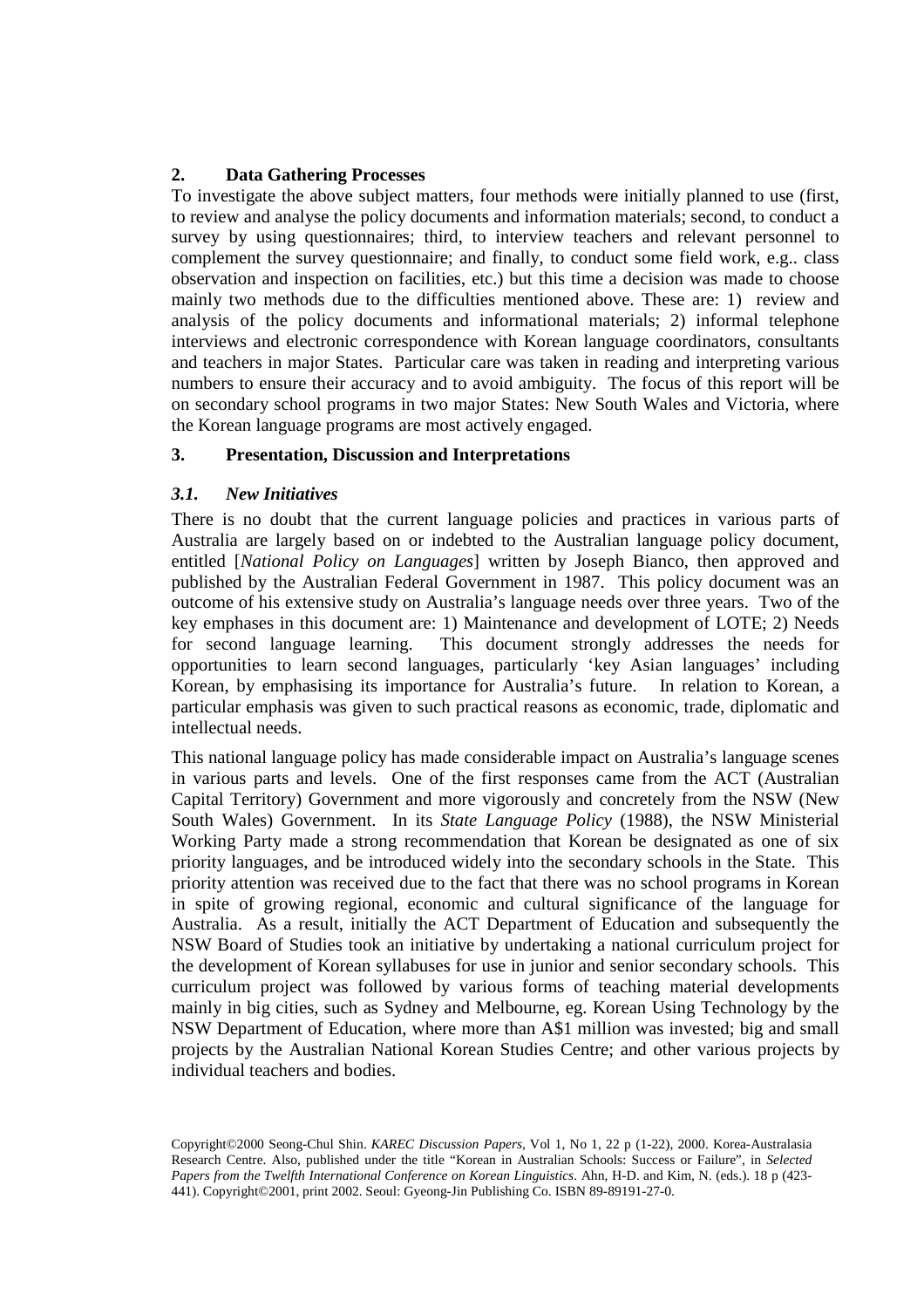#### *3.2. Rationale and Aims of Korean language courses*

Seven to eight years after the first implementation of the Korean syllabus in the Australian school system, a new generation of syllabuses have been prepared and are being implemented from 2000. For this study, the former will be called Generation 1 (G1) syllabuses, and the latter Generation 2 (G2) syllabuses. Below, a brief summary has been made to highlight their emphasis on the needs for Korean language learning.

#### 3.2.A. Rationale: G1 syllabuses

The six G1 syllabuses were developed or prepared by the NSW Board of Studies in 1991- 93 in consultation with the government authorities of ACT and Victoria, but mostly used in NSW mainly due to the different nature of student groups and curriculum system. Below is a list of key rationale from the five Senior (Years 11-12) level course syllabuses.

- One of the priority languages
- Provide vocational opportunities
- Develop inter-cultural understanding
- One of the significant community languages
- Further study opportunities at tertiary level
- Extend existing knowledge and skills
- Prepare socio-political changes on the Korean Peninsula
- Deeper socio-political and cultural understanding
- Deeper understanding of Australia-Korea relations

The most frequently mentioned grounds for a Korean course in order of frequency are vocational, academic and socio-cultural. Throughout the course syllabuses, the expanding business and trade activities between Australian and Korean companies are heavily emphasised and along with this line, employment opportunities are highlighted as their foremost rationale. Educational and academic grounds are also commonly stated by emphasising that students have the opportunities to undertake the tertiary study of Korean language, along with Korea-related area studies. Nearly all of the syllabuses include the importance of understanding about Korean society and culture through the study of its language. The background speakers syllabuses give a particular emphasis on needs for students to maintain and further develop their existing language skills, and the 3 Unit Additional syllabuses promote the importance of a high level of proficiency and a deeper understanding of socio-cultural issues, including Australian and Korean relations. Those three main grounds are similarly stated in the syllabus of the Junior level course (Years 7- 10) as well.

#### 3.2.B. Rationale: G2 Syllabuses

In New South Wales, there are three G2 syllabuses/courses, which have been implemented from 2000, and in Victoria two VCE courses have been developed and will be implemented in 2001. Below is a list of summary of the rationale descriptions of the course syllabuses implemented or developed in those two States.

3.2.B-1. Rationale for New South Wales Courses (NSW BOS Syllabuses):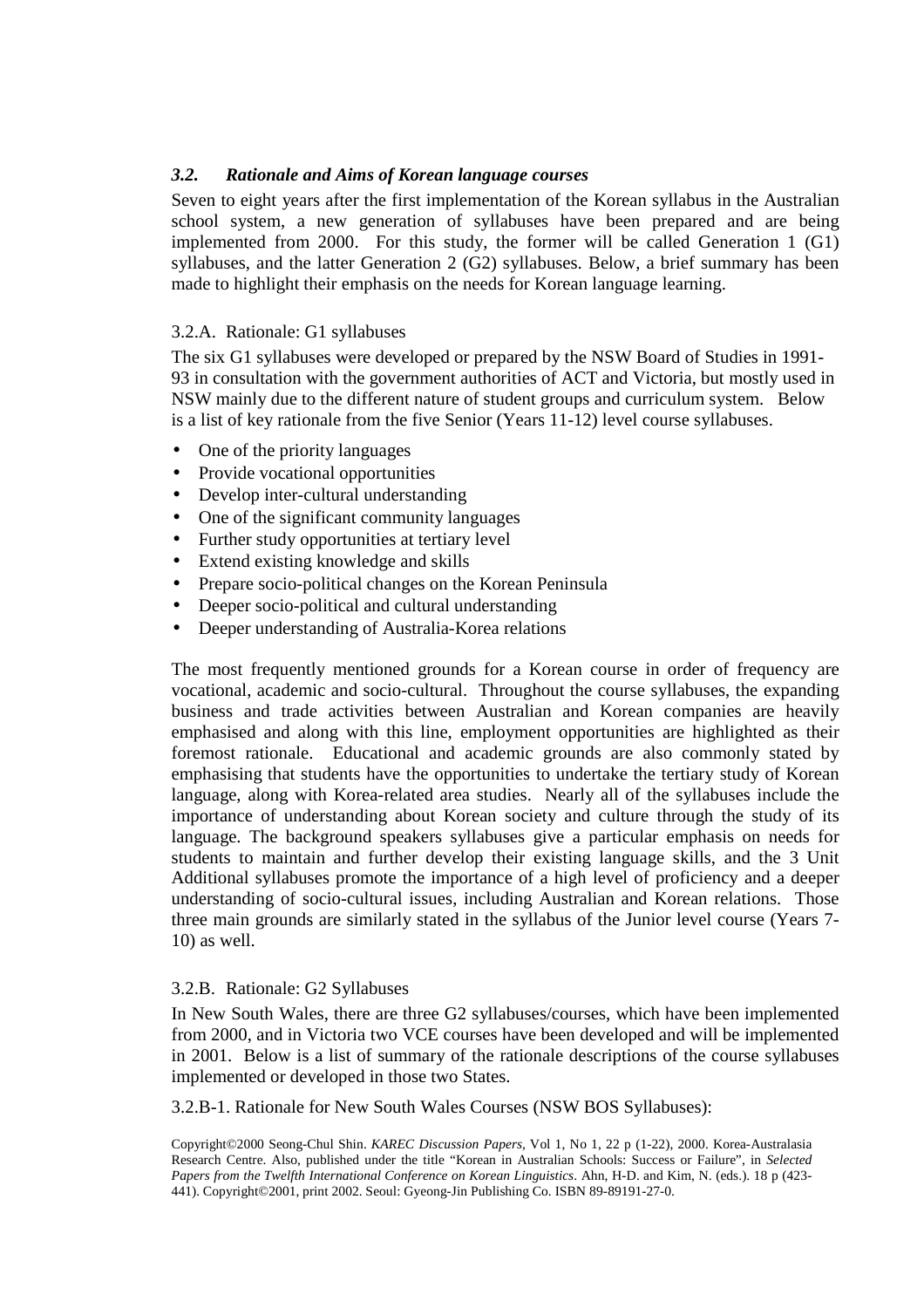- Help the overall education of students
- Develop an understanding about different attitudes and values
- One of the priority languages
- Provide vocational opportunities
- Develop intercultural understanding
- One of the significant community languages
- Further study opportunities at tertiary level.

3.2.B-2. Rationale for Victorian Courses (Victorian BOS Study Designs):

- Help the overall education of students
- Promote an understanding about different attitudes and values
- Develop students' ability in the language
- Provide vocational opportunities
- Give a direct access to the culture

The rationale of new courses in NSW is pretty much same as that of previous ones, except two statements: one being the contribution of language study to the overall development of students, including communication skills, cross-cultural understanding and cognitive development, and two being the development of understanding about the relationship between attitudes and the value system. It is found that the rationale for the NSW courses are a little more concrete and emphatic, reflecting the local profile and needs, while the Victorian courses see the study of Korean from a relatively broader educational context.

Other States offering Korean seem to have same or similar rationale, while some individual schools have their own specific ground, e.g. to support the exchange program with Korean sister schools, to support the school's strategic focus on Asia and globalization., etc.

#### 3.2.C. Aims of the Korean courses

3.2.C-1. New South Wales Courses (NSW BOS Syllabuses):

- Communication with Korean speakers
- Understanding and appreciation of the culture
- Reflection on their own and other cultures
- Understanding of language as a system
- Opportunities for connections between languages
- Development in cognitive, learning and social skills
- Potential application to work, further study or leisure.

#### 3.2.C-2. Victorian Courses (Victorian BOS Study Designs):

- Development in communication skills
- Development of cultural understanding
- Reflection on their own and other cultures
- Understanding of language as a system

Copyright©2000 Seong-Chul Shin. *KAREC Discussion Papers,* Vol 1, No 1, 22 p (1-22), 2000. Korea-Australasia Research Centre. Also, published under the title "Korean in Australian Schools: Success or Failure", in *Selected Papers from the Twelfth International Conference on Korean Linguistics*. Ahn, H-D. and Kim, N. (eds.). 18 p (423- 441). Copyright©2001, print 2002. Seoul: Gyeong-Jin Publishing Co. ISBN 89-89191-27-0.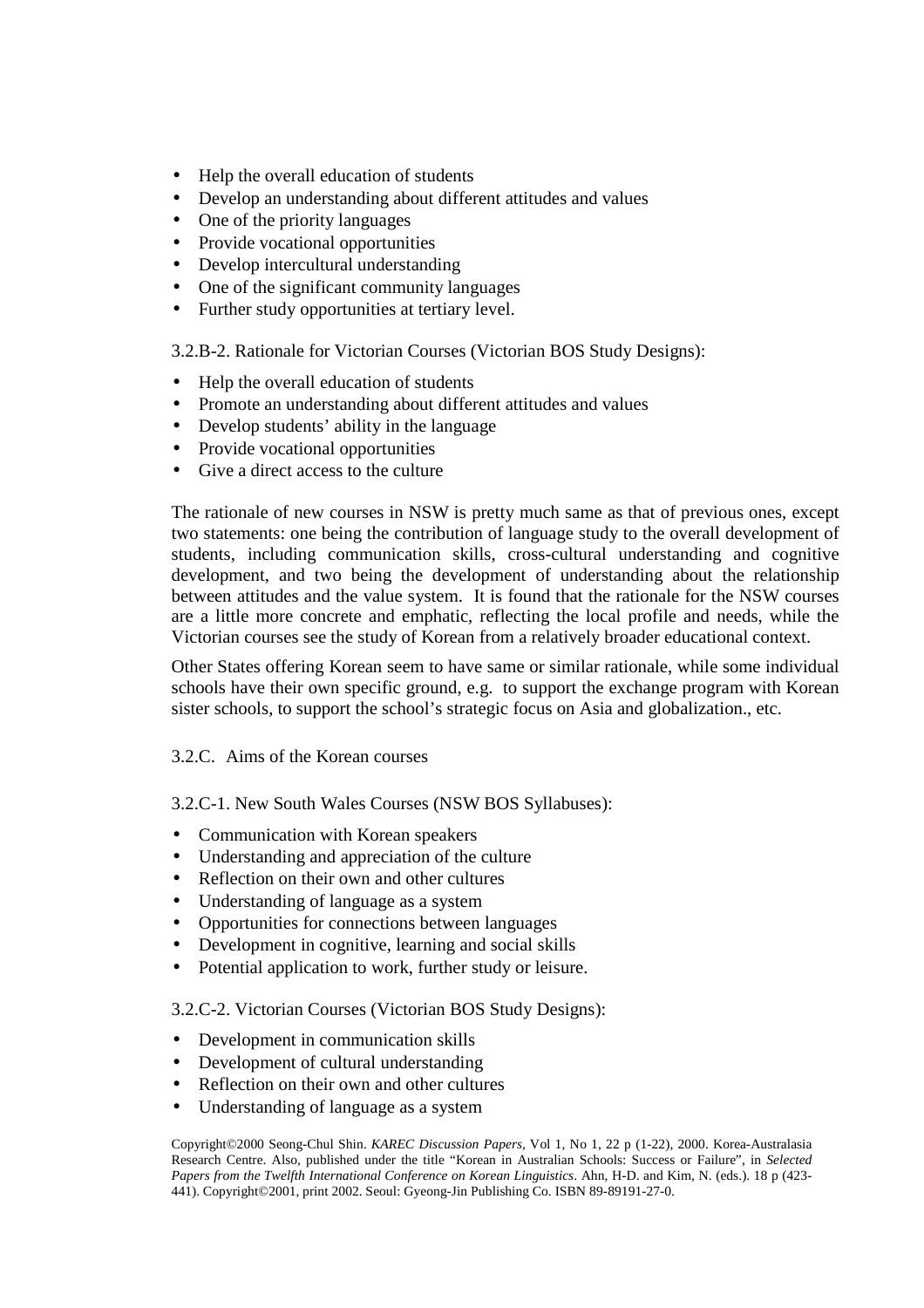- Opportunities for connections between languages
- Potential application to work, further study or leisure.

The goals of the New South Wales and Victorian courses are quite similar. Not surprisingly, both States place students' ability to understand and use the language (i.e. communication skills) as the most important goal of their courses. This practical goal of language learning is universal and is strongly targeted in the Korean courses for Australian schools as well. Along with this communication goal, keen attention was also given to other universal goals such as an understanding of the target culture, general knowledge about linguistic operations and a development in cognitive and other skills.

#### *3.3. Current School Curriculum in Korean*

Each State government authority is responsible for its own curriculum planning, implementation, assessment and reporting. Although there have some nationwide collaborative provisions such as the National Assessment Framework for Languages at Senior Secondary Level (NAFLaSSL), where common national syllabuses are to be used and the State Authority which is responsible for a particular language sets and marks the examinations, the current situation is in transitional period where each State has implemented or has prepared for implementation its own new or amended syllabuses.

In New South Wales, there are three senior courses at present: Korean Beginners, Korean Continuers, and Korean Background Speakers. The Korean Beginners Course which has been amended from the previous 2Unit Z/Accelerated Level Course is designed for students who study Korean for the first time at Year 11. The Continuers Course, formerly known as 2/3 Unit Extended Level Course is designed for those who continue their study of Korean as a second language from the Junior course (Years 7-10). And the Korean Background Speakers Course is for students "with a cultural and linguistic background in Korean", where Australian-born and international Korean students are classified, in principle, as one category group. This Korean Background Speakers Course is only available in NSW, where the majority of the Korean population reside and accordingly the demand for Korean is high. Students enrolled in one of the three Senior Courses are expected to study approximately 240 hours over 2 years (Years 11-12) in class. Apart from the Senior Courses, New South Wales has one Junior Course (Years 7-10), where 100 hours of language study is mandatory and additional 100 hours are optional.

Copyright©2000 Seong-Chul Shin. *KAREC Discussion Papers,* Vol 1, No 1, 22 p (1-22), 2000. Korea-Australasia Research Centre. Also, published under the title "Korean in Australian Schools: Success or Failure", in *Selected Papers from the Twelfth International Conference on Korean Linguistics*. Ahn, H-D. and Kim, N. (eds.). 18 p (423- 441). Copyright©2001, print 2002. Seoul: Gyeong-Jin Publishing Co. ISBN 89-89191-27-0. In Victoria, there is one Senior Course in Korean at the moment, and from Year 2001 two new syllabuses (or "Study Design") will be implemented. The Senior Course, which is based on the NAFLaSSL Extended Level Syllabus, has been catering for both background and non-background students of Korean until this year. Next year, however, there will be two separate Korean courses: Korean First Language and Korean Second Language. Korean First Language Course is designed for "students who typically, will have spent some time as a resident and/or have had significant experience of studying Korean" in a Korean-speaking country. (i.e. Korean as a mother tongue), and Korean Second Language Course is for "students who do not have a Korean background, that is students who have learnt all the Korean … in an Australian school or similar environment." (i.e. Korean as a foreign language). The Victorian Senior Course involves at least 200 hours of classroom instructions over the two years (Years 11-12). Victoria has also been offering a Junior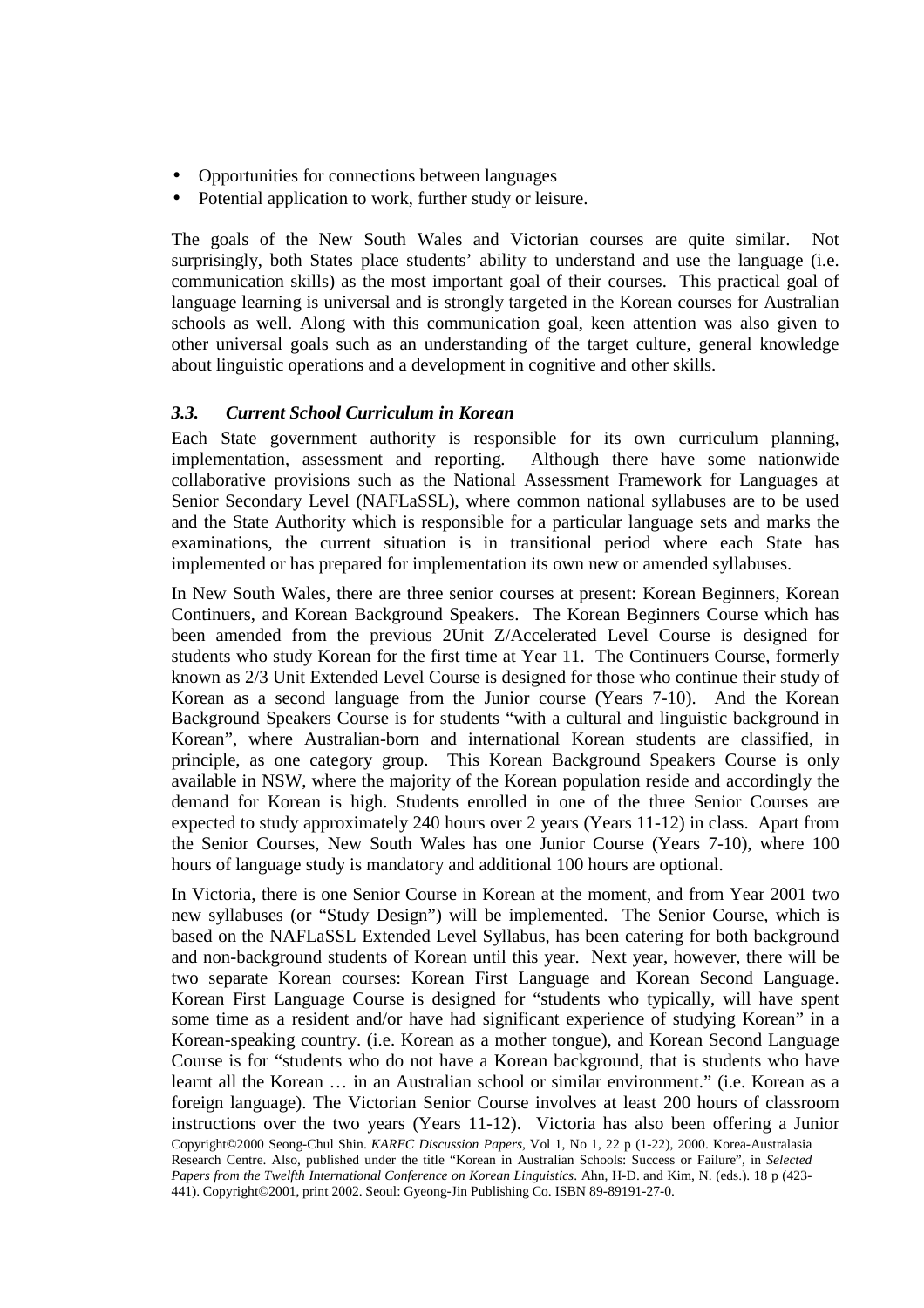Course in Korean, which has been reported as quite successful. Language study in Victoria is also mandatory, but teaching hours are flexible (approximately 100 hours a year).

Other States such as ACT, Queensland, and South Australia are also offering secondary Korean programs, though the number of enrolments and the curriculum support are minimal, compared to the two 'big' States: New South Wales and Victoria. At present, it is reported that three schools in Oueensland, two in South Australia and one in ACT are offering Korean at one or more levels: Beginners, Continuers and/or Advanced.

The content of syllabuses, i.e. what the students are expected to learn, is not the subject matter of this investigation. As mentioned above, each State has its own curriculum framework and educational needs, accordingly the course content and requirements are different from State to State. However, it is common in all States that the syllabus of a particular course sets relevant themes, topics, study areas or texts that are required to study during the course, reflecting the different educational philosophy, local needs and tradition of each State and Territory.

#### *3.4. Course Books and Teaching Resource Materials*

It is common that the State and Territory authorities do not set a particular course book or textbook for the course, and reports confirm that there is no set course book for Korean. The choice of course books or teaching materials is up to individual schools and teachers. Nevertheless, it is reported that many schools are using the resource materials developed and produced by the State Authorities and Education Departments. Some schools use books and resource materials developed by individual teachers or a group of specialists in Australia and some others overseas published materials , along with local ones. Books and materials available for secondary Korean language programs, however, are only for those students learning Korean as a foreign or second language, i.e. absolute Beginners and Continuers. The Background Speakers Course, which caters for the vast majority of students who sit for the senior secondary examination for tertiary entry at present, uses inhouse materials compiled by teachers and/or adopted from other resources as no books or resource materials have been published for this group as yet.

The Korean language books being used or referred to by teachers at schools include:

For Secondary School Learners:

- *Korean for Secondary Schools* 1-4, NSW Board of Studies, Sydney, 1995
- *Hanguk-mal* 1-4, Deakin University, Burwood, Victoria, 1995
- *Annyong* 1-4, Deakin University, Burwood, Victoria, 1995
- *Sugo Haseyo*, Curriculum Corporation, Melbourne, 1996
- *Nugu-ni?* Kit, NSW Department of School Education, Sydney, 1997
- *Arirang* Kit, NSW Department of Education and Training, Sydney, 1997
- *Choahyo*, NSW Department of School Education, Sydney, 1998

For Reference or Senior Secondary Learners:

- *Functional Korean*, N. Chang and Kim, Y-C, Hollym, 1989.
- *Korean Through English*, Hollym, 1993.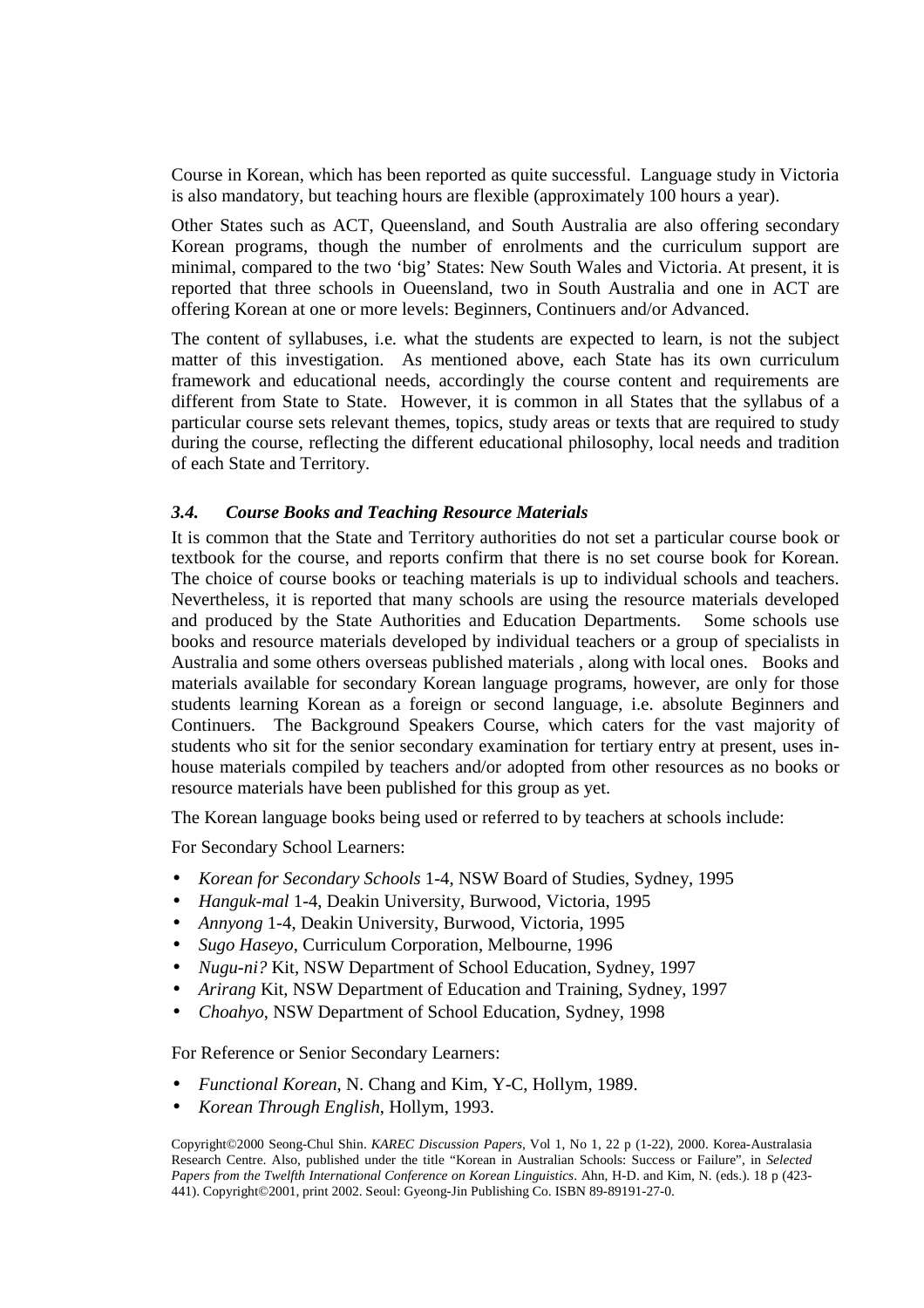- *Learning Korean: New Directions*, A. Buzo and Shin, G-H., Melbourne, 1994
- *Korean Through Active Listening*, I-J Cho and Cho, Y-A., Hollym, 1994

In addition, various types of audio cassettes, video tapes and CD-Roms, which have been produced both locally and overseas, are being used. Also, culture materials, e.g. traditional costumes, masks, drums, crafts, charts and pictures, etc are used by individual schools and teachers.

### *3.5. Teacher Availability and Methodology*

It is found that there are four different groups of teachers in Korean. There may be some individually different cases, but the majority of teachers belong to one of the following groups.

- Group A: Overseas trained Korean native-speaker teachers who have had in-service training in Australia and/or whose qualifications have been approved to teach Korean in Australian schools.
- Group B: Australian English native-speaker teachers who used to teach another language or subject and who have had in-service training in Korean in Australia and/or in Korea
- Group C: Young Korean native-speaker teachers who have been educated and trained in Australia and are fluent in both Korean and English (Bilingual teachers)
- Group D: Young Australian English native-speaker teachers who have had intensive and extensive language training in Korean in Australia and/or in Korea. (Korean language major)

It has been reported that the majority of teachers in Korean at present time consist of the pool from Groups A and B. And young bilingual Korean teachers and Australian teachers of Korean language major are now seen at several schools, though still small in its number. Group A teachers are largely involved in the Background Speakers Course, particularly through the Saturday School of Community Languages (SSCL), which is a government secondary school being operated in Sydney and only on Saturdays. Group B teachers, in the other hand, are largely involved in teaching beginner-level Korean or Korea-related Area studies in the major city and country schools where Asian languages and studies are the strategic focus. Teachers in Groups C and D are also largely involved in nonbackground Australian students in Asia-focused schools in the city area or regional centres.

In NSW, it is known that the current teacher training practices largely depend on the seasonal, intensive and/or irregular workshop sessions mainly organized by the Education Departments with assistance from relevant institutions. These short-term sessions, mainly targeting Group B teachers, are usually held during school breaks and occasionally includes an in-country intensive language and culture training. Also reports show that Group A Korean teachers participate in seasonal in-service workshop and methodology course organized by the Education Department and a tertiary institution. In Victoria, a professional development program is organized by the DEET Korean consultant and the Association of Korean Teachers of Victoria (AKTV). Often these programs are collaboration between the two organizations.

Copyright©2000 Seong-Chul Shin. *KAREC Discussion Papers,* Vol 1, No 1, 22 p (1-22), 2000. Korea-Australasia Research Centre. Also, published under the title "Korean in Australian Schools: Success or Failure", in *Selected Papers from the Twelfth International Conference on Korean Linguistics*. Ahn, H-D. and Kim, N. (eds.). 18 p (423- 441). Copyright©2001, print 2002. Seoul: Gyeong-Jin Publishing Co. ISBN 89-89191-27-0.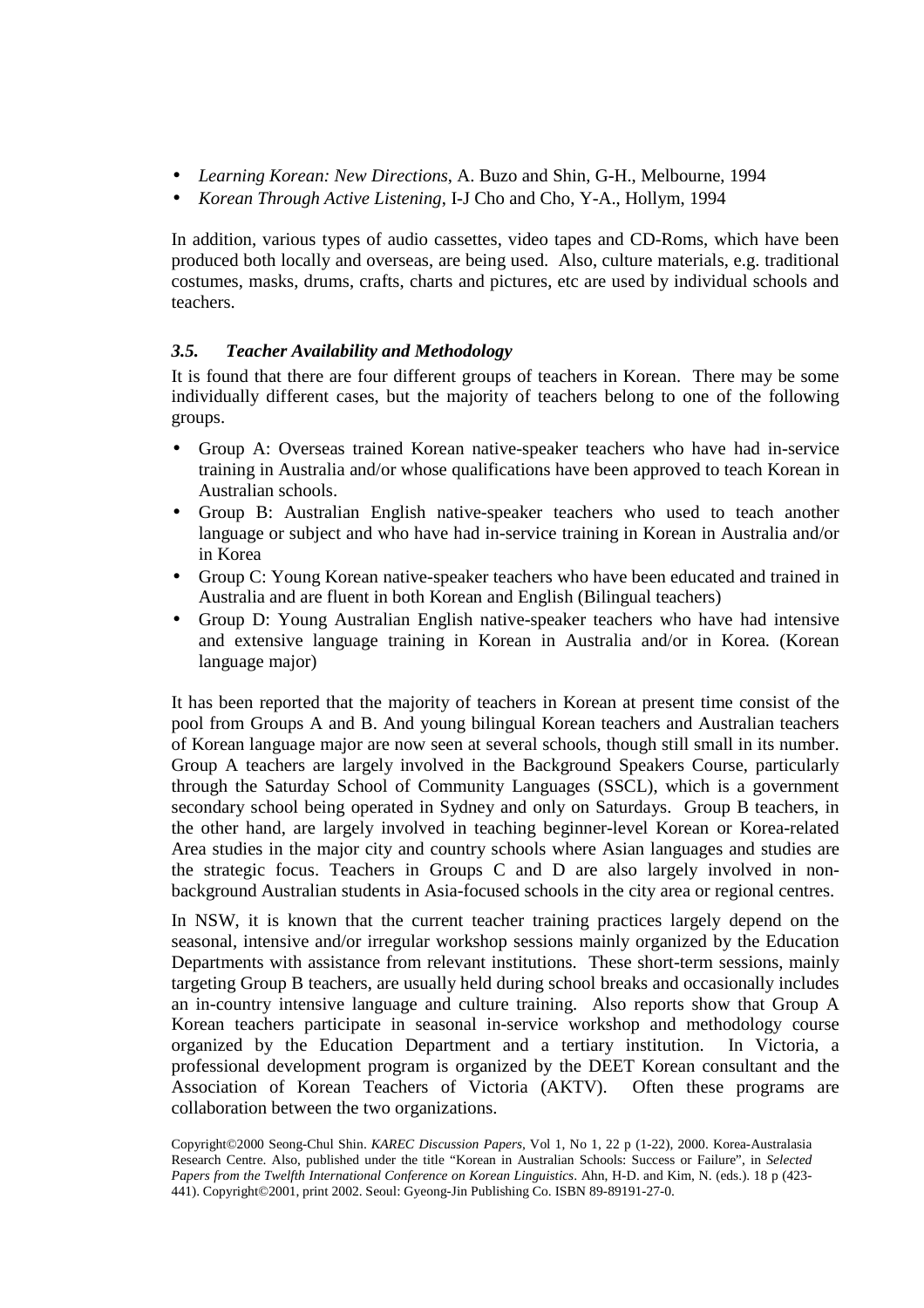Despite the considerable efforts made by the government authorities and teachers, a number of informal reports indicate that there are needs for a substantial and/or on-going training for all these four groups. It is seen that Group A teachers will need a continuous English language training, along with on-going in-service training on Australian education environment and practices, particularly by recently arrived Korean teachers. For Group B teachers, it will be necessary to have an on-going extensive training in Korean, along with a seasonal culture training in Australia or Korea. Group C teachers will also need a further training in Korean linguistics and studies area. For Group D teachers, it will be desirable to have an on-going language and culture training to improve their proficiency into a higher level, and to update their understanding about Korea, which is changing relatively fast.

Teaching methodology is not an area for serious concerns, particularly among Australian trained teachers. As Australian school language courses place a high priority on practical goals - communication, and as the educational institutions and teacher trainers enthusiastically encourage the popular 'communicative' teaching methods, it seems that the majority of teachers are well aware of the current practical way of teaching. Skill-based learning and teaching like this are largely embedded in the course requirements particularly in Beginners and Continuers or Intermediate-level courses. This setting can be supported by convincing arguments that communicative methods work better in lower level language courses. Course requirements in Background Speakers or Advanced-level courses also reflect 'communicative' way of learning, but it is still a subject matter of investigation to see if the method is also well compatible with content-based components which make up of large portion of the Background Speakers or Advanced-level Courses. Another particular thing to mention is that there are a number of bilingual/immersion programs in mainstream Victorian schools but Korean is not included. There is a need for a methodology program specifically designed for Korean teachers for a similar immersion program in Korean.

#### *3.6. Teaching Facilities*

It is revealed that individual items of teaching facilities are different from school to school, but most schools are equipped with quite standard language teaching facilities, such as OHP, audio and video players, computers with internet and CD-Rom access. Most schools use normal classrooms with whiteboard, etc, and very few use language-specialised room, eg. language lab.

Two special features to mention are distance education through a multimedia system and the Saturday School of Community Languages programs, developed and operated by the NSW Department of Education. The former is designed to serve the country schools in the State, while the latter, individual students whose schools in metropolitan Sydney are unable to provide the Background Speakers course. Another feature to mention is about Open High School, which offers Years 9-12 students a correspondence Korean course.

#### *3.7. Number of Schools and Students*

The primary interest of this investigation is in the secondary school programs, but for the statistics, primary schools teaching Korean are also included in this section. Due to the lack of accumulated data, statistics below are only for the years available at this present time.

Copyright©2000 Seong-Chul Shin. *KAREC Discussion Papers,* Vol 1, No 1, 22 p (1-22), 2000. Korea-Australasia Research Centre. Also, published under the title "Korean in Australian Schools: Success or Failure", in *Selected Papers from the Twelfth International Conference on Korean Linguistics*. Ahn, H-D. and Kim, N. (eds.). 18 p (423- 441). Copyright©2001, print 2002. Seoul: Gyeong-Jin Publishing Co. ISBN 89-89191-27-0.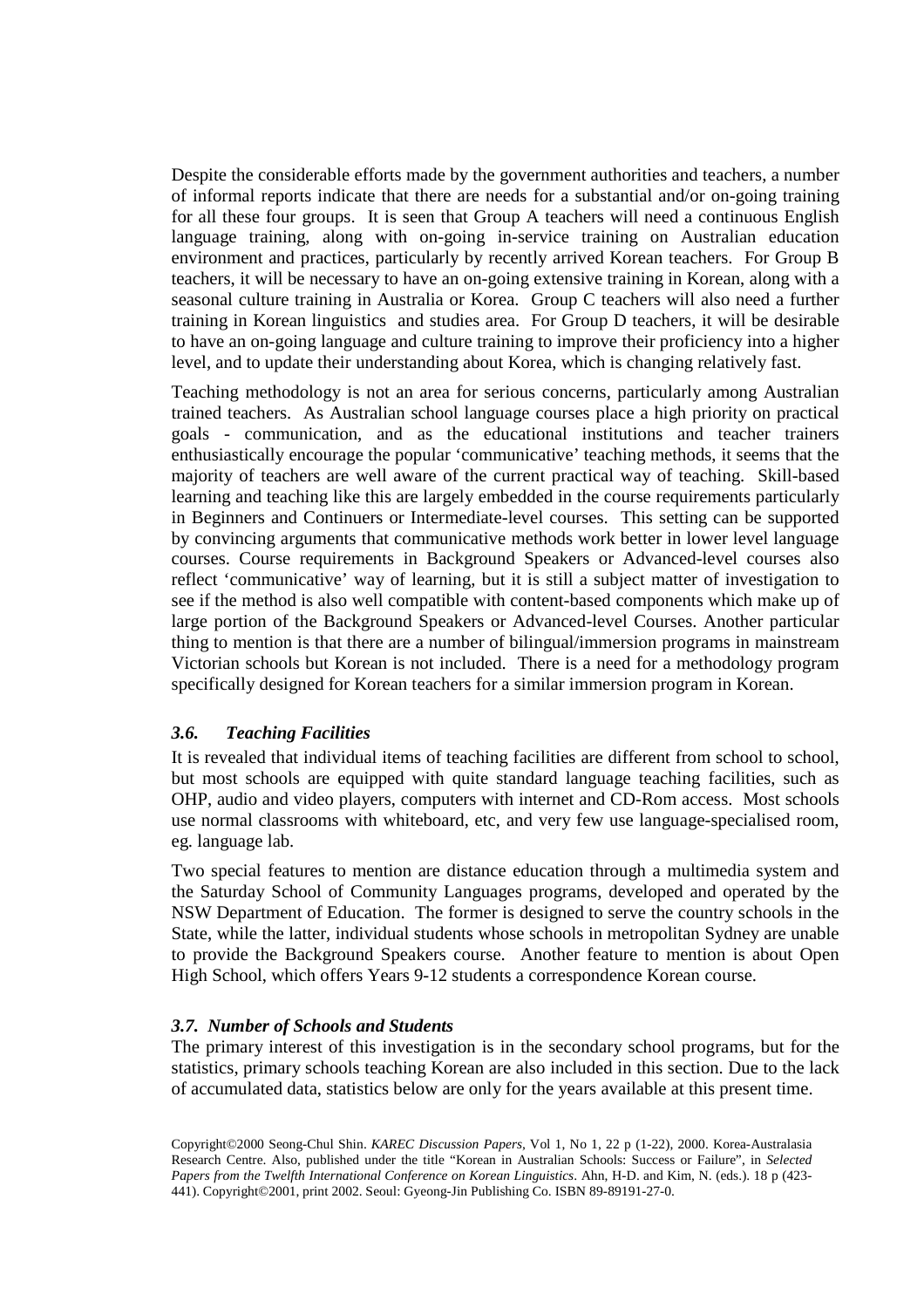[Source: "Australian Schools Teaching Korean Language and/or Studies", a list compiled by KL Consultants.]

| 27 | 27 |
|----|----|
|    |    |
|    |    |
|    |    |
|    |    |
|    |    |
|    | 3q |
|    |    |

Table 1: Number of Schools: Secondary Korean, 2000

Table 2: Number of Schools: Primary Korean, 2000

| <b>States and Territories</b> | No. |
|-------------------------------|-----|
| New South Wales               | 20  |
| Victoria                      |     |
| Queensland                    |     |
| Total                         |     |

(Note: Some of the Victorian Catholic schools, however, may be closed at the end of this year.)

At this year, Korean is taught at 39 secondary schools and 27 primary schools throughout Australia, of which New South Wales takes the vast majority of the number, followed by Victoria and Queensland. Unfortunately, however, it is regretful to hear that some of the Victorian Primary Catholic schools might be closed at the end of the year.

 [Source: Lists of Schools involved in Korean Programs, compiled by KL Consultants]

Table 3: Number of Students: Secondary, 1999

| <b>States and Territories</b> | No.           |
|-------------------------------|---------------|
| New South Wales               | 1,885<br>669  |
| <b>Victoria</b>               |               |
| <b>Other States</b>           | Not Available |
| Total (two States only)       | 2,554         |

Table 4: Number of Students: Primary, 1999

| <b>States and Territories</b> |  |
|-------------------------------|--|

Copyright©2000 Seong-Chul Shin. *KAREC Discussion Papers,* Vol 1, No 1, 22 p (1-22), 2000. Korea-Australasia Research Centre. Also, published under the title "Korean in Australian Schools: Success or Failure", in *Selected Papers from the Twelfth International Conference on Korean Linguistics*. Ahn, H-D. and Kim, N. (eds.). 18 p (423- 441). Copyright©2001, print 2002. Seoul: Gyeong-Jin Publishing Co. ISBN 89-89191-27-0.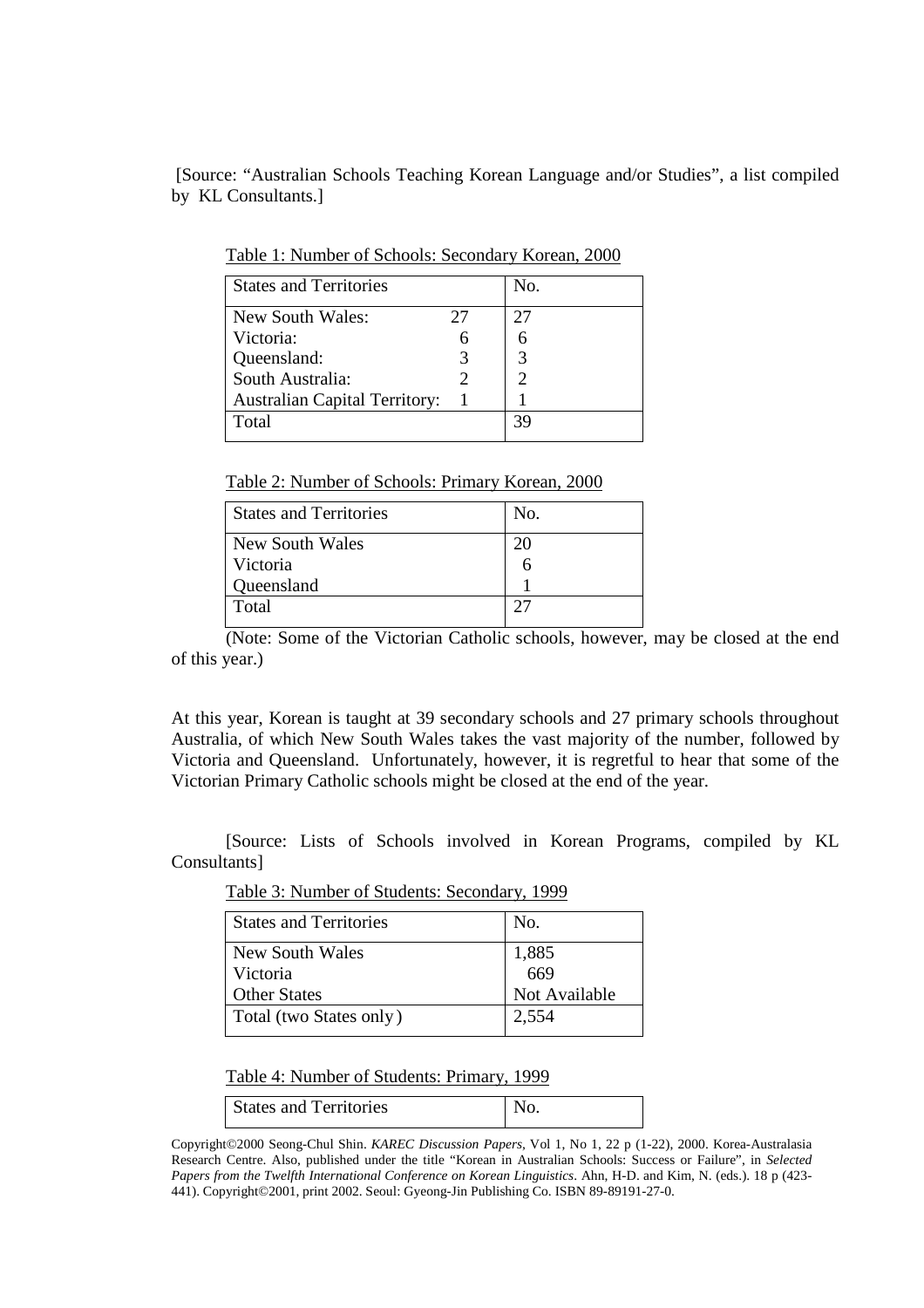| New South Wales         | 1,405         |
|-------------------------|---------------|
| Victoria                | 777           |
| <b>Other States</b>     | Not Available |
| Total (two States only) | 2,182         |

In 1999, 1885 secondary school students studied Korean in New South Wales schools, and 669 students in Victorian secondary schools, which make up a total of 2554 students. In Primary programs, 1405 pupils in New South Wales and 777 in Victoria , making up a total of 2182 primary students. The statistical information is not available for other States at this time.

| Year  | Level: Schooling | No.   |
|-------|------------------|-------|
| 1998  | Secondary        | 650   |
|       | Primary          | 747   |
| Total |                  | 1,397 |
| 1999  | Secondary        | 699   |
|       | Primary          | 777   |
| Total |                  | 1,446 |
| 2000  | Secondary        | 610   |
|       | Primary          | 820   |
| Total |                  | 1,430 |

Table 5: Number of Students: Victoria, 1998-2000

The secondary enrolments in Victoria have been steady in the past three years with the average being well over 600, and the number of primary enrolments have grown, with this year having reached over 800. Figures for New South Wales are not available at this moment.

#### *3.8. Number of Students Who Sat for the Matriculation Examination*

The following statistical information shows the number of students who sat for the senior secondary course and examination for tertiary entrance last year (1999) in New South Wales and Victoria. In this figure, Korean enrolments are compared with other key Asian languages by course. In New South Wales, the course for preparing the tertiary entrance is called the Higher School Certificate (HSC) course (Years 11-12), and its examination a HSC examination, while in Victoria, it is called VCE (Victorian Certificate of Education) course and a VCE examination. As the curriculum system is different between NSW and Victoria, it is not desirable to look at the figures from the same basis, but for this presentation the figures given below are based on the number of students who sat for the examinations in Year 12 with at least 2 years of senior secondary study.

#### Table 5-1: Four Asian Languages: Chinese in NSW and VIC, 1999

Copyright©2000 Seong-Chul Shin. *KAREC Discussion Papers,* Vol 1, No 1, 22 p (1-22), 2000. Korea-Australasia Research Centre. Also, published under the title "Korean in Australian Schools: Success or Failure", in *Selected Papers from the Twelfth International Conference on Korean Linguistics*. Ahn, H-D. and Kim, N. (eds.). 18 p (423- 441). Copyright©2001, print 2002. Seoul: Gyeong-Jin Publishing Co. ISBN 89-89191-27-0.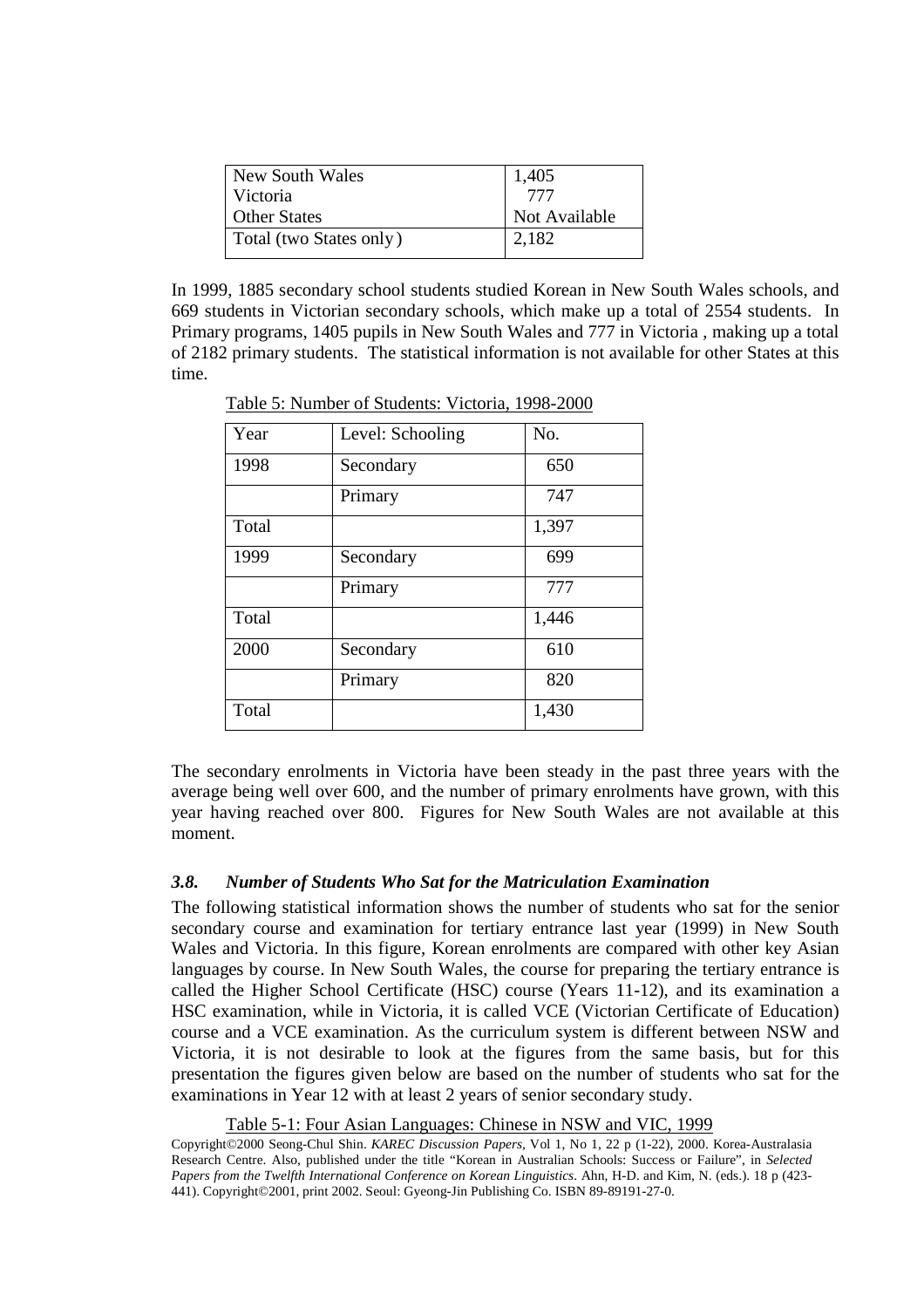| <b>State</b> | Language & Course     | Male | Female | Total |
|--------------|-----------------------|------|--------|-------|
| <b>NSW</b>   | Chinese 2Unit Z       |      | 5      | 8     |
|              | Chinese 2 Unit        | 25   | 23     | 48    |
|              | Chinese 3 Unit        | 14   | 13     | 27    |
|              | Chinese BS 2 Unit     | 97   | 74     | 171   |
|              | Chinese BS 3 Unit     | 168  | 200    | 368   |
| Sub-total    |                       | 307  | 315    | 622   |
| <b>VIC</b>   | Chinese Unit $4$ (L1) | 418  | 371    | 789   |
|              | Chinese Unit $4(L2)$  | 190  | 251    | 441   |
| Sub-total    |                       | 608  | 622    | 1,230 |
| TOTAL        |                       | 915  | 937    | 1,852 |

Table 5-2: Four Asian Languages: Indonesian in NSW and VIC, 1999

| State        | Language & Course        | Male | Female | Total |
|--------------|--------------------------|------|--------|-------|
| <b>NSW</b>   | Indonesian 2Unit Z       | 16   | 97     | 113   |
|              | Indonesian 2 Unit        | 31   | 101    | 132   |
|              | Indonesian 3 Unit        | 11   | 38     | 49    |
|              | Indonesian BS 2 Unit     | 34   | 26     | 60    |
|              | Indonesian BS 3 Unit     | 2    | 12     | 14    |
| Sub-total    |                          | 94   | 274    | 368   |
| <b>VIC</b>   | Indonesian Unit $4$ (L1) | 97   | 154    | 251   |
|              | Indonesian Unit $4(L2)$  | 179  | 454    | 633   |
| Sub-total    |                          | 276  | 608    | 884   |
| <b>TOTAL</b> |                          | 370  | 882    | 1,252 |

Table 5-3: Four Asian Languages: Japanese in NSW and VIC, 1999

| <b>State</b> | Language & Course  | Male | Female | Total |
|--------------|--------------------|------|--------|-------|
| <b>NSW</b>   | Japanese 2 Unit Z  | 127  | 282    | 409   |
|              | Japanese 2 Unit    | 213  | 566    | 779   |
|              | Japanese 3 Unit    | 113  | 219    | 332   |
|              | Japanese BS 2 Unit | 39   | 44     | 83    |
| Sub-total    |                    | 492  | 1,111  | 1,603 |
| <b>VIC</b>   | Japanese Unit 4    | 342  | 760    | 1,102 |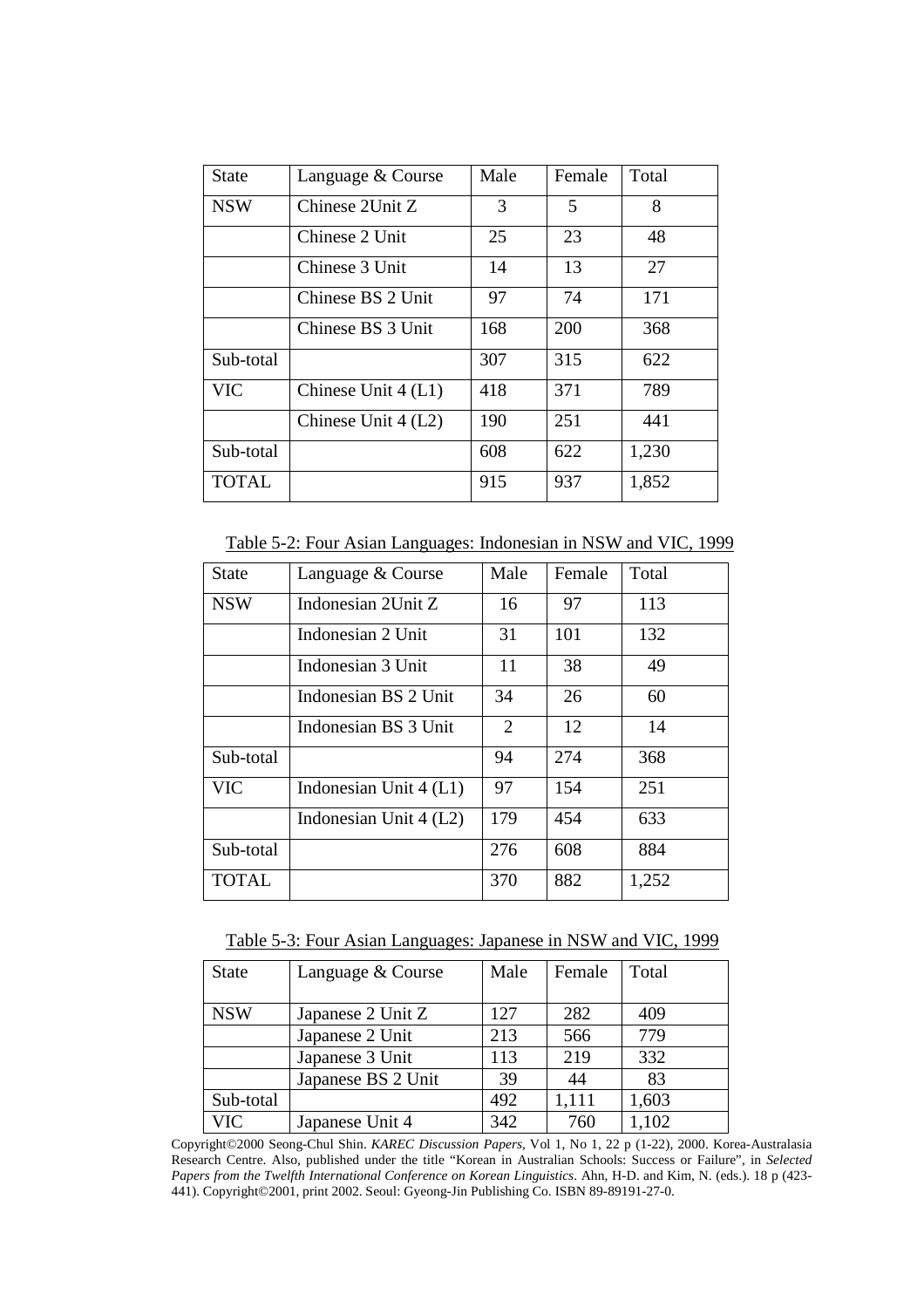| $\overline{ }$<br>Total | $\sim$ $\sim$<br>$\mathbf{O}^{\prime}$<br>∸∆ר<br>OJ. | - 4<br>́<br>1,0,1 | 705<br>- |
|-------------------------|------------------------------------------------------|-------------------|----------|
|-------------------------|------------------------------------------------------|-------------------|----------|

| <b>State</b>                  | Language & Course | Male | Female | Total |
|-------------------------------|-------------------|------|--------|-------|
| <b>NSW</b><br>Korean 2 Unit Z |                   |      |        |       |
|                               | Korean 2 Unit     | 2    |        |       |
|                               | Korean BS 2 Unit  | 14   | 14     | 28    |
|                               | Korean BS 3 Unit  | 99   | 84     | 183   |
| Sub-total                     |                   | 115  | 106    | 221   |
| <b>VIC</b>                    | Korean Unit 4     | 36   | 56     | 92    |
| Total                         |                   | 151  | 162    | 313   |

Table 5-4: Four Asian Languages: Korean in NSW and VIC, 1999

The above tables clearly show that in New South Wales, Korean (96%)) and Chinese languages (87%) heavily rely on background speakers courses while Japanese (95%) and Indonesian (80%) on their non-background Australian students. The problem of Korean is that the demand between non-background and background courses is extremely unbalanced. This extreme unbalance has been continuous from Year One, 1994, when students sat for the HSC examination in Korean for the first time. Only 10 enrolments are incredibly low, compared to 1,520 in Japanese and 294 in Indonesian, and it is also extremely low in the HSC attempt rate when compared to 1,885 enrolments in New South Wales secondary schools (Years 7-12) in 1999. The low 4% in the non-background enrolment, the extreme unbalance between courses in Korean and the difference between Korean and Japanese in demand category have significant implications to explain. On this, one Consultant made comments: "it is clear that language programs which are better resourced are more attractive to students and teachers... Non-background students especially will be attracted to the programs which offer continuity and reliable support."

The tables also show that the profile of Chinese in Victoria is better than in New South Wales in its balance, where 36% of its students are non-background students. 72% of Indonesian enrolments are non-background students, which is a little less than in New South Wales (80%) but still in similar trend in demand category. There is no separate course in Japanese in Victoria and it is believed that nearly all the students of Japanese are non-background groups, as in New South Wales. Korean also has had only one course (but will have separate courses in 2001), and due to this reason it has been informed that the Victorian Korean course accommodates both background and non-background students in the same course. Therefore, the above Victorian figure in Korean should be interpreted not as non-background students only but as a mixture of both groups.

The above statistics also clearly indicates that Korean is incomparably much smaller than any of other key Asian languages in demand. It is not surprising to know that Japanese dominates Australian second language classes and that the majority of learners of Chinese, which is also a language of a large portion of Australian second language population, is Chinese-background students. What is surprising is that the gap between Korean and other Asian languages in demand is too vast, and the balance between background and non-

Copyright©2000 Seong-Chul Shin. *KAREC Discussion Papers,* Vol 1, No 1, 22 p (1-22), 2000. Korea-Australasia Research Centre. Also, published under the title "Korean in Australian Schools: Success or Failure", in *Selected Papers from the Twelfth International Conference on Korean Linguistics*. Ahn, H-D. and Kim, N. (eds.). 18 p (423- 441). Copyright©2001, print 2002. Seoul: Gyeong-Jin Publishing Co. ISBN 89-89191-27-0.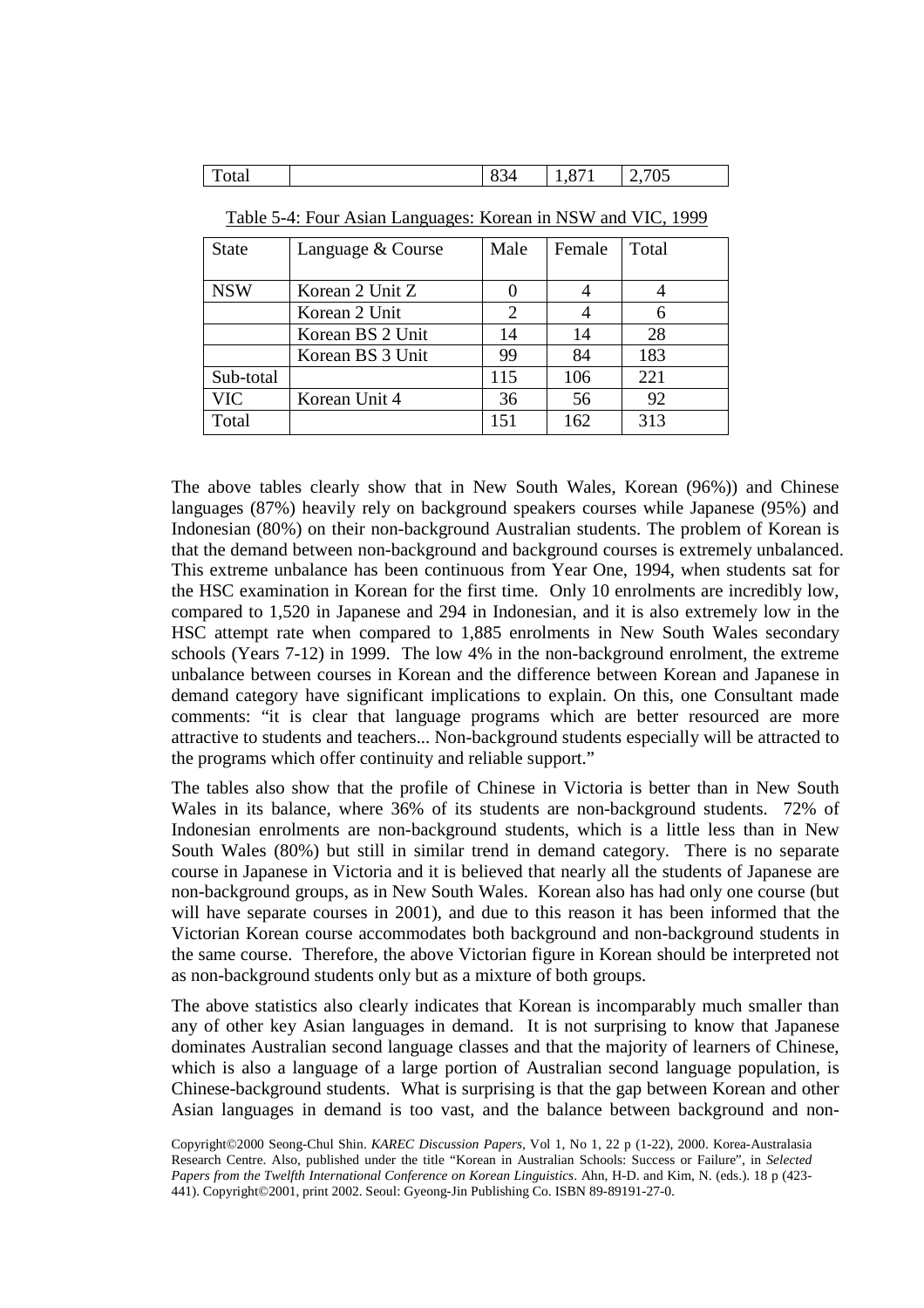background is too extreme, particularly in New South Wales, where non-background demand is virtually near zero. Even Indonesian, which is the closest to Korean in numbers, is as four times as larger than Korean, and the vast majority (74%) taking the language are non-background students. It may not be desirable or valid, however, to directly compare Korean with only six or seven years of implementation with the other Asian languages which have been established for relatively much longer (for example, Japanese having about 90 years of education history with current enrolments of more than 20,000 secondary students in NSW alone). Nevertheless, it must be noted that the current profile of Korean does not reflect Australia's significant engagements with Korea, and there is an urgent need to improve the profile when the key position of the Korean language is considered.

#### *3.9. Matriculation Examinations in NSW and Victoria: 1995-99*

The following figures show the number of senior secondary students who sat for the matriculation examinations in Korean in New South Wales and Victoria in the past five years (1995-99). Again, this information from other States is unavailable at the moment, and even if they are available, it has been informally advised that the figures are very minor so that the possibility to affect the overall statistics will be very minimal.

| Year | <b>State</b>                | Course                                                                                                                | Male                                                    | Female                      | Total                        |
|------|-----------------------------|-----------------------------------------------------------------------------------------------------------------------|---------------------------------------------------------|-----------------------------|------------------------------|
| 1995 | <b>NSW</b><br>VIC<br>TOTAL. | Korean 2 Unit Z<br>Korean 2 Unit<br>Korean 3 Unit<br>Korean BS 2Unit<br>Korean BS 3Unit<br>Sub Total<br>Korean Unit 4 | 2<br>$\Omega$<br>$\theta$<br>40<br>20<br>62<br>22<br>84 | 37<br>43<br>85<br>18<br>103 | 77<br>63<br>147<br>40<br>187 |

Table 6-1. Number of Matriculation Students in NSW and VIC: 1995

Table 6-2. Number of Matriculation Students in NSW and VIC: 1996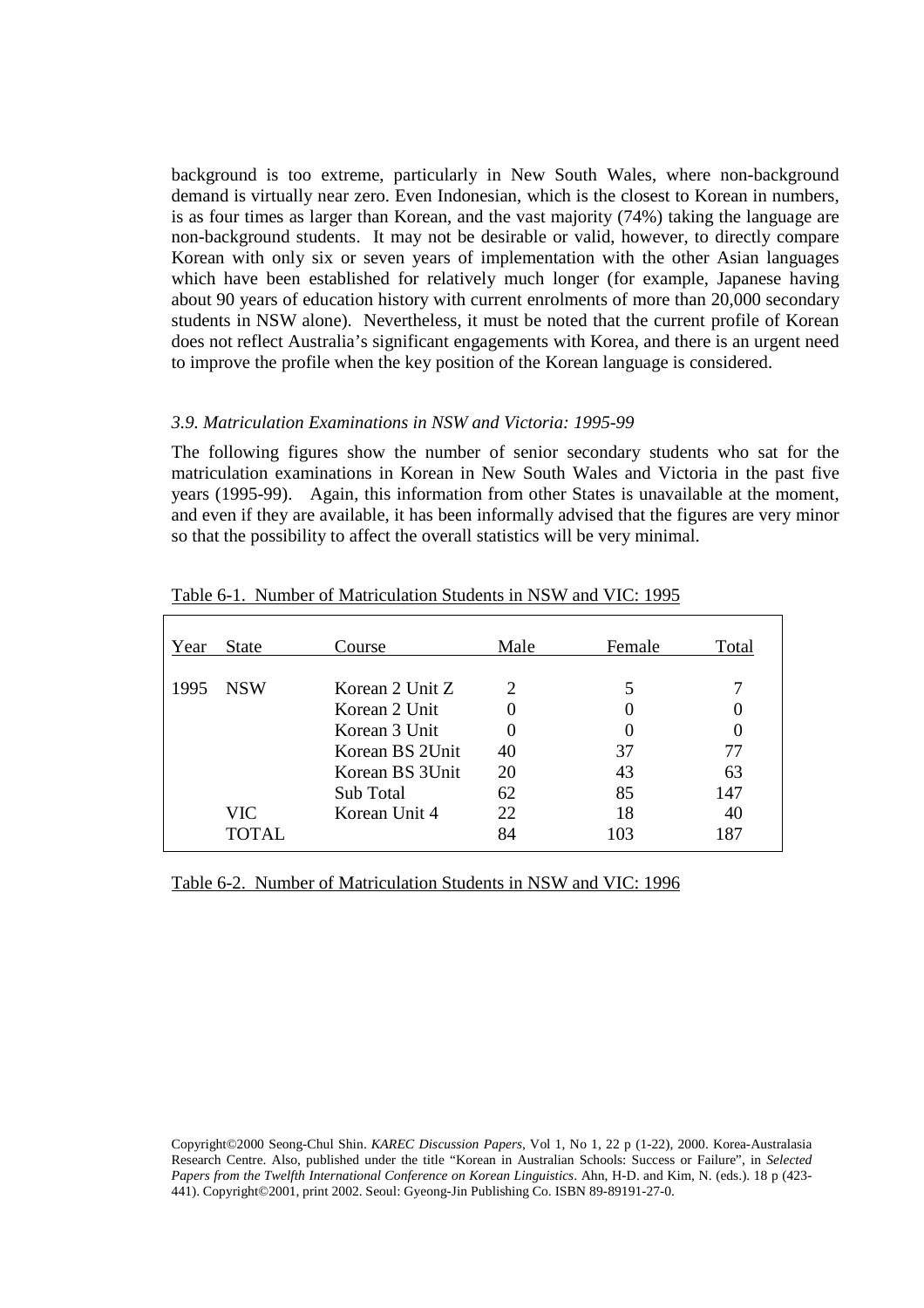| Year | <b>State</b>       | Course                                                                                                                | Male                      | Female               | Total           |
|------|--------------------|-----------------------------------------------------------------------------------------------------------------------|---------------------------|----------------------|-----------------|
| 1996 | <b>NSW</b><br>VIC- | Korean 2 Unit Z<br>Korean 2 Unit<br>Korean 3 Unit<br>Korean BS 2Unit<br>Korean BS 3Unit<br>Sub Total<br>Korean Unit 4 | 2<br>41<br>48<br>91<br>22 | 26<br>49<br>74<br>25 | 67<br>97<br>171 |
|      | TOTAL.             |                                                                                                                       | 113                       | 99                   | 218             |

Table 6-3. Number of Matriculation Students in NSW and VIC: 1997

| Year | <b>State</b> | Course          | Male | Female   | Total |
|------|--------------|-----------------|------|----------|-------|
| 1997 | <b>NSW</b>   | Korean 2 Unit Z |      |          |       |
|      |              | Korean 2 Unit   |      | 2        | 2     |
|      |              | Korean 3 Unit   |      | $\theta$ |       |
|      |              | Korean BS 2Unit | 18   | 20       | 38    |
|      |              | Korean BS 3Unit | 62   | 72       | 134   |
|      |              | Sub Total       | 91   | 74       | 171   |
|      | VIC          | Korean Unit 4   | 39   | 41       | 80    |
|      | TOTAL.       |                 | 130  | 115      | 251   |

Table 6-4. Number of Matriculation Students in NSW and VIC: 1998

| Year | <b>State</b> | Course          | Male | Female | Total |
|------|--------------|-----------------|------|--------|-------|
| 1998 | <b>NSW</b>   | Korean 2 Unit Z |      |        |       |
|      |              | Korean 2 Unit   |      |        | 14    |
|      |              | Korean 3 Unit   |      |        | 0     |
|      |              | Korean BS 2Unit | 13   | 15     | 28    |
|      |              | Korean BS 3Unit | 80   | 69     | 149   |
|      |              | Sub Total       | 100  | 91     | 191   |
|      | VIC          | Korean Unit 4   | 40   | 37     | 77    |
|      | TOTAL        |                 | 140  | 128    | 268   |

#### Table 6-5. Number of Matriculation Students in NSW and VIC: 1999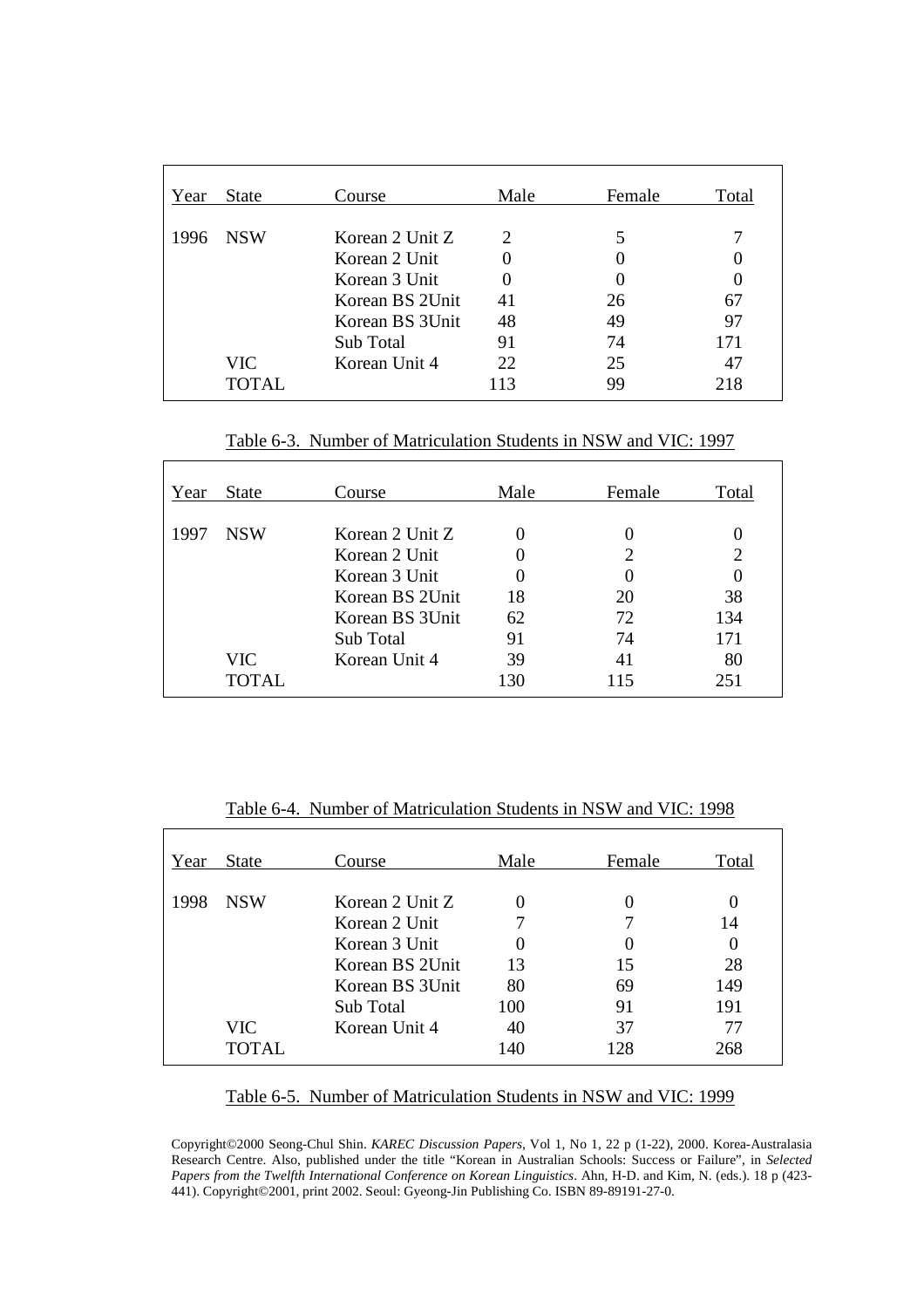| Year | <b>State</b> | Course          | Male | Female | Total |
|------|--------------|-----------------|------|--------|-------|
| 1999 | <b>NSW</b>   | Korean 2 Unit Z |      |        | 4     |
|      |              | Korean 2 Unit   | 2    |        | 6     |
|      |              | Korean BS 2Unit | 14   | 14     | 28    |
|      |              | Korean BS 3Unit | 99   | 84     | 183   |
|      |              | Sub Total       | 119  | 104    | 215   |
|      | VIC-         | Korean Unit 4   | 36   | 56     | 92    |
|      | <b>TOTAL</b> |                 | 155  | 160    | 315   |
|      |              |                 |      |        |       |

[Source: HSC and SC Statistics: www.boardofstudies.nsw.edu.au/]

It is encouraging to see that the overall number of the students who have attempted the matriculation examinations in Korean have been increased each year from 187 students in 1995, to 218 in 1996, 251 in 1997, 268 in 1998, and to 315 in 1999, since 1994 when for the first time students could sit for the matriculation examination in Korean (with total 156 students: 88 (52 boys and 36 girls) in 2 Unit Background Speakers, and 68 (41 boys and 27 girls) in 3 Unit Additional BS). It is also pleased to see that the increase has been made in both States. As pointed out above, however, the demand has remained in Koreanbackground students throughout the years. It is disappointing to see that the demand in non-background courses particularly in New South Wales has been extremely minimal in the whole five years, though there are some pick-ups in the later years. In the period, there have been even two years where none of NSW (i.e Australian) students sat for the Beginners (2Unit Z) and Continuers (2 Unit/ Extended Level) examinations, respectively. And the 3 Unit Additional examination has never been attempted since its course offer, ending up with being omitted from the 1999 statistics (probably due to course closure). It is impossible to interpret the Victorian figures regarding the ratio of background and nonbackground students at this time, but it has been advised that the enrolments consist of a good number of non-background students, based on their active initiatives which have targeted at non-background students in regular school curriculum.

#### *3.10. Governmental Support*

As mentioned at the beginning, the Korean language programs in Australian secondary schools were able to be implemented with financial and administrative support from the Federal and State Governments at their policy level. As a result, early years of 1990s saw a number of big and small projects being undertaken, and later years saw various supporting activities being carried out mainly in New South Wales and Victoria. This report can only show some examples of such support and activities as it is difficult to report at this time the accurate figures and comprehensive range.

Relevant Governmental and Educational Organizations include:

- Federal Department of Education, Employment and Training (DEET)
- Commonwealth Asian Studies Council

Copyright©2000 Seong-Chul Shin. *KAREC Discussion Papers,* Vol 1, No 1, 22 p (1-22), 2000. Korea-Australasia Research Centre. Also, published under the title "Korean in Australian Schools: Success or Failure", in *Selected Papers from the Twelfth International Conference on Korean Linguistics*. Ahn, H-D. and Kim, N. (eds.). 18 p (423- 441). Copyright©2001, print 2002. Seoul: Gyeong-Jin Publishing Co. ISBN 89-89191-27-0.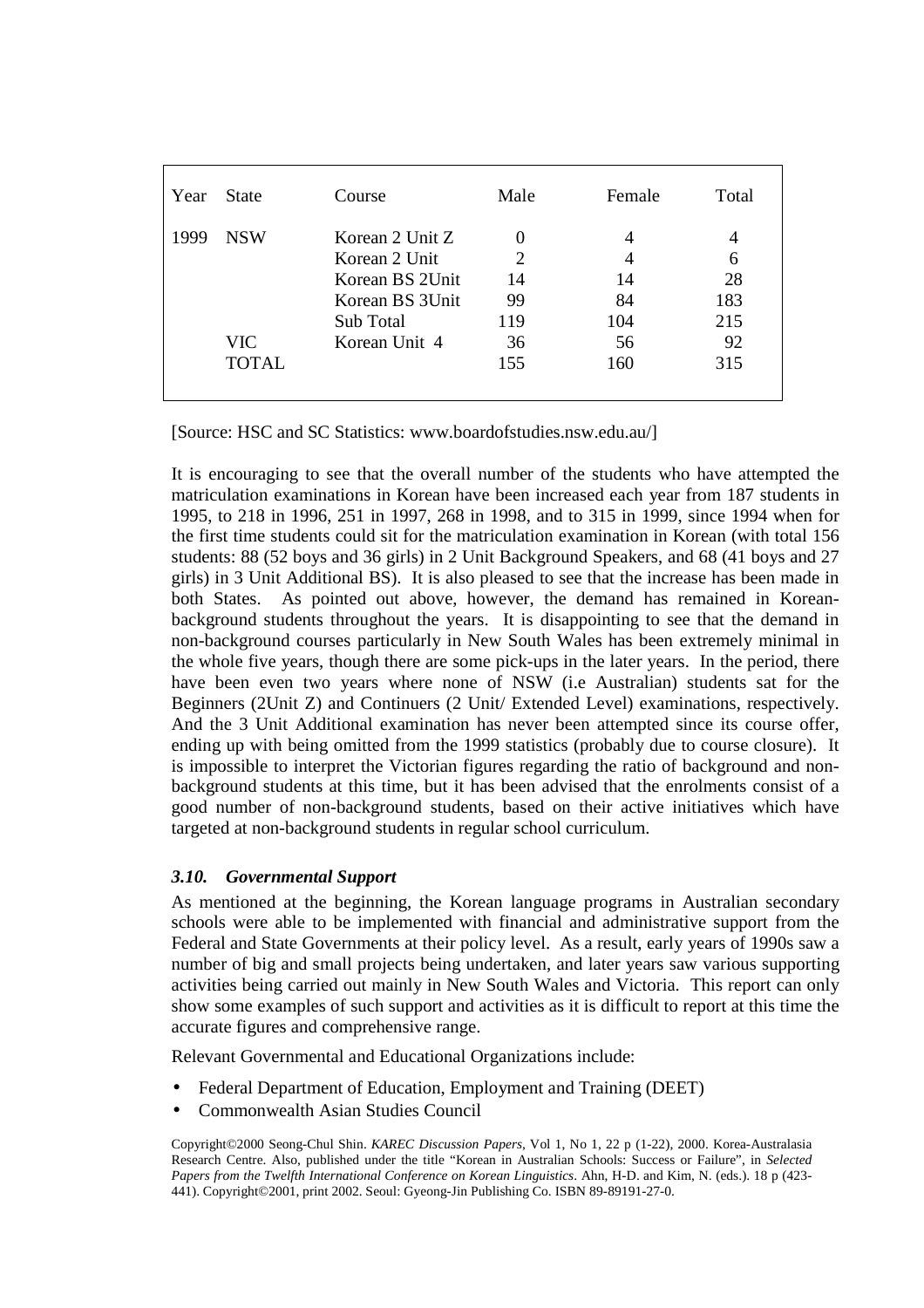- NSW Board of Studies
- NSW Department of Education
- Victorian Board of Studies
- Victorian Department of Education
- National Korean Studies Centre
- Australia-Korea Foundation
- Others: Catholic Education Office, Asia Education Foundation, Korean Embassy, Korean Consulate-General, Korea Research Foundation, Asialink, Australia-Korea Chamber of Commerce and Industry, etc.

Development Projects include:

- National Korean Curriculum Project
- Korean Using Technology Project
- A number of other medium and small projects, including Korean Pilot Project.

Supporting Activities include:

- Syllabus and textbook developments
- Multimedia program development for distance education
- Retraining of language teachers
- Intensive language methodology courses
- Annual Korean intensive language workshop
- In-service teaching workshops
- In-country language training
- Student group tours to Korea
- Student scholarships and prizes
- Student exchange program
- Korean teachers associations
- Publishing newsletters

Most of generic funds were provided by the Australian Government Departments, Authorities and Agencies particularly for curriculum development projects, while government-funded centres provided occasional but practical support. The Korean Government or governmental agencies also made a contribution, though it was really minor in terms of its range and size of the support. Particularly, financial support from the Korean Government for the secondary programs is virtually nil. Big projects in early years of introduction include the National Korean Curriculum Project, where a number of secondary school syllabuses and textbooks were developed, and the Korean Using Technology Project, where over 1 million Australian dollars were invested (or "wasted" according to some observers) to develop and install multimedia distance education facilities for country schools. Subsequently, various type and range of projects have been carried out to support the programs. With more and more schools introducing Korean, a wide range of relevant activities have been organized and conducted by the governmental authorities, agencies or individual schools, though it still needs to see on-going, consistent and substantial nature of activities.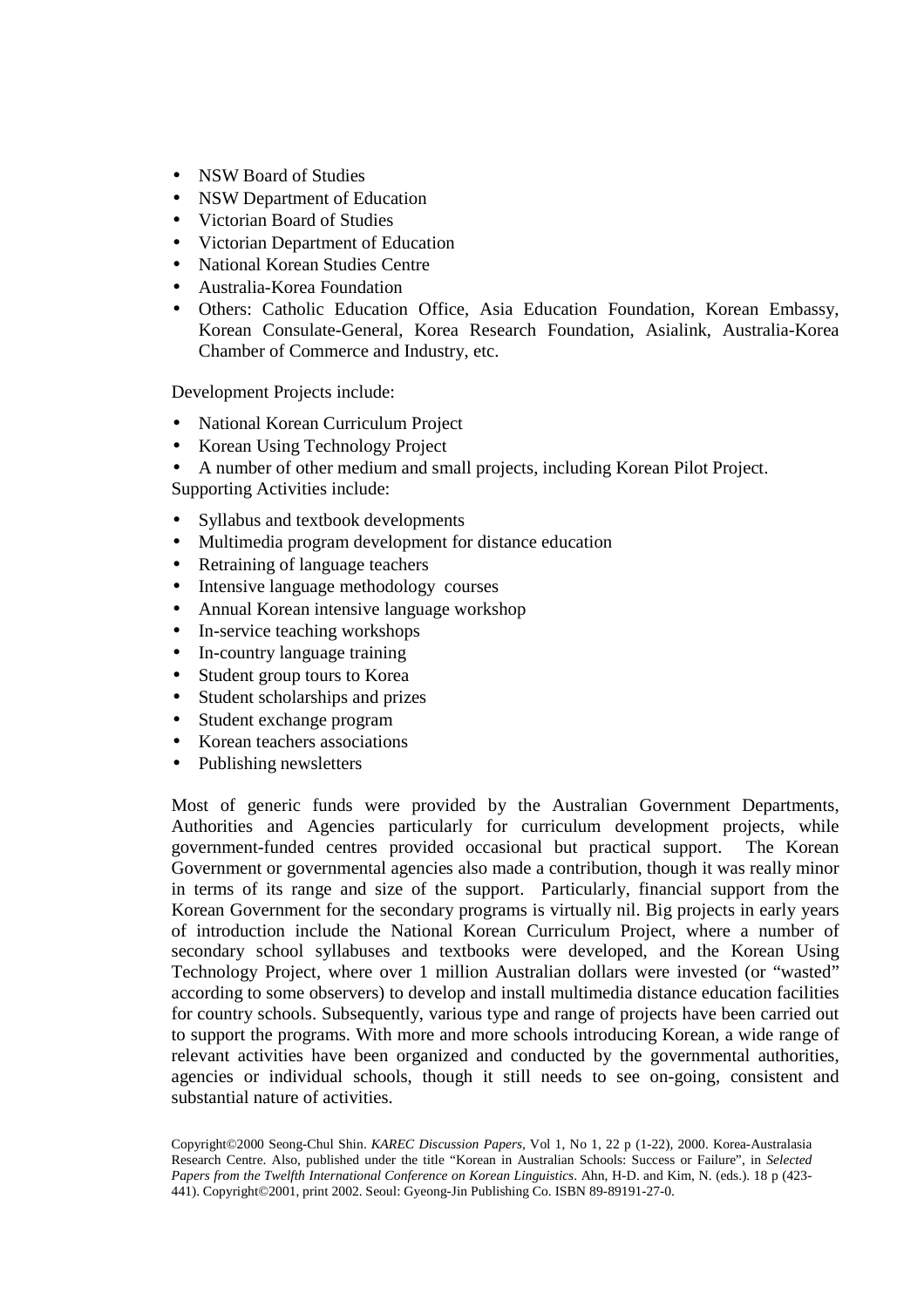#### *3.11. Attitudes of Students*

Studies on motivation and attitude have been extensively carried out, particularly in 1970s and 80s (for example, Gardner and Smythe, 1975; Shuman, 1976; Smolicz, 1981b, Taft and Cahill, 1989), and still one of the major subject matters in the second language research. Studies (eg. Shuman, 1976) show that the perceived social status of the target language, such as cultural and economic status, plays an important role in developing a specific type of orientation in language learning. Other studies (eg. Taft and Cahill, 1989) see that the integrative orientation, rather than instrumental one, is more positively related to the priority aims of students who learn their mother tongue as a second language.

The current investigation is not intended to examine the motivation and attitudes of students and parents in detail and in a systematic way, and for this reason there is no valid ground to compare with or support the previous studies. Nevertheless, this report can refer to some informal observations and anecdotal reports. In an earlier report (Shin, 1994), where background speakers were surveyed, the motivation factor was mostly integrative. The most important reasons that the students referred to were 'language of family and relatives', and 'understanding of the Korean culture'. While this integrative orientation still remains as a core factor, particularly among Australian-born or early arrived background students, it is believed from a number of informal reports that the overall motivational orientation has largely moved to the immediate concern of the students i.e, the hope of gaining a better aggregate in the HSC. This belief is supported by informal reports that more than 70% of the students in the Background Speakers course were found to be international Korean students or migrant students who have recently arrived, mostly after post-primary studies. As to the non-background groups, it is believed that the orientation is more related to the instrumental factor as it is reflected in several policy and curriculum documents. At a Junior secondary level, the choice of a second language is much more related to the policy or focus of the particular school, rather than the intention or desire of the student. These non-background students were given the opportunities by the school to study "something different, new and relevant", as one of the Korean Consultants explained. This provision of course reflects the improved economic status of Korea and the growing strategic importance for Australia. Therefore, it is still a matter of investigation to see the motivational orientation of individual students towards Korean in a situation where they are given a range of choice of languages at school.

The attitudes of students are found to be positive. Comments from Korean consultants and teachers include:

- "Most see benefit attending SSCL..."
- "the mixed group socialize well."
- "there is much interest in the cultural components of the course."
- "Apart from the benefits to language learning, [the] exchange programs have enabled students to develop friendship and to learn about each other's culture and way of life."
- "Students are enthusiastic and appreciative of opportunities to participate in cultural activities."

This positive attitude was also confirmed in an earlier report (NALSAS Taskforce, 1998), where students "appeared to enjoy studying Korean." Judging from these and other

Copyright©2000 Seong-Chul Shin. *KAREC Discussion Papers,* Vol 1, No 1, 22 p (1-22), 2000. Korea-Australasia Research Centre. Also, published under the title "Korean in Australian Schools: Success or Failure", in *Selected Papers from the Twelfth International Conference on Korean Linguistics*. Ahn, H-D. and Kim, N. (eds.). 18 p (423- 441). Copyright©2001, print 2002. Seoul: Gyeong-Jin Publishing Co. ISBN 89-89191-27-0.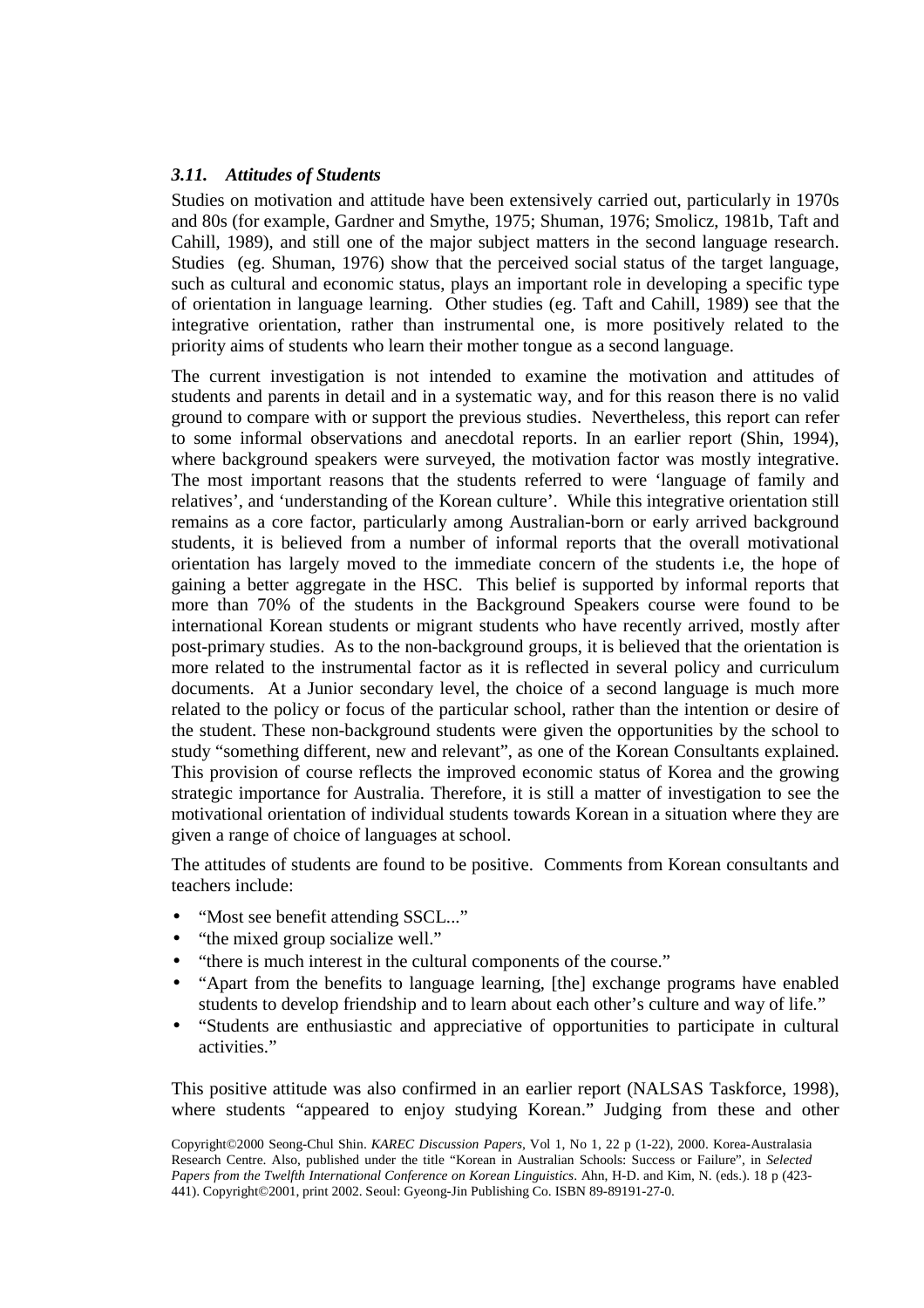comments, it is believed that both background and non-background students feel benefits from the study of Korean at this stage, and are positive about their learning of "something different", but questions remain as the responses from the students still need to be investigated.

With positive responses, there are also concerns about lack of students' motivation in Korean. It has been reported that some schools are prepared to offer Korean as an elective course but have been unable to do so due to lack of demand. A number of factors can be put forward, but the key factors that have been frequently mentioned in various reports include lack of generic promotion activities and lack of generic support or plan.

Another but more important concern, which has been expressed for long by the Korean community, is that the enrolments of the 'real' second generation Korean students at the HSC level has decreased. This decline is not due to the lack of intrinsic motivation on students' side, but to the 'outside' factors. A number of reports point out that the composition of the class population, as mentioned above, and the course content and examination, which requires native-speaker proficiency, often discourage these Australian born or early arrived migrant students to take Korean as a HSC course. The current eligibility policy also victimises this group of students, directing (or forcing) them to compete with native-speaker international students, many of whom finished a Junior High and some of them even finished a Senior High in Korea. It is believed that the eligibility criteria is too simple and inadequate in that it fails to address this extreme gap, ranging from zero to 12 years or more of formal education, placing virtually all the 'Koreanlooking' students in the same single course and same examination mode.

#### **4. Concluding Remarks**

This investigation limits itself to an overview of the secondary Korean language programs in Australian schools. Although it was unable to fulfil its initial plan to examine various elements and the relationship between them in a systematic and comprehensive way, it was possible to look at the 'big picture' and to draw an attention to some key issues facing the Korean language programs in Australian secondary schools. Some of the problems or issues have already been exposed informally and need more attention in the future. Here, those few issue areas will be briefly summarised along with some suggestions for possible solutions.

#### *4.1. Rationale and goals*

It seems that the vocational needs as the rationale for Korean language learning has been too much emphasised in the secondary curriculum. One of the key reasons given in the syllabuses is to equip students with practical language skills to deal with growing trade activities between Australia and Korea. Although this is a good, valid and practical reason, one needs to remember that this instrumental reason is much more volatile according to the economic and political situations. The programs will be more sustainable when the grounds for study are integrative ones as pointed out in a number of studies. Also, it seems that it is largely unrealistic to highlight the vocational ground from the Junior secondary level. When socio-cultural and educational needs are emphasised, it is more likely that the

Copyright©2000 Seong-Chul Shin. *KAREC Discussion Papers,* Vol 1, No 1, 22 p (1-22), 2000. Korea-Australasia Research Centre. Also, published under the title "Korean in Australian Schools: Success or Failure", in *Selected Papers from the Twelfth International Conference on Korean Linguistics*. Ahn, H-D. and Kim, N. (eds.). 18 p (423- 441). Copyright©2001, print 2002. Seoul: Gyeong-Jin Publishing Co. ISBN 89-89191-27-0.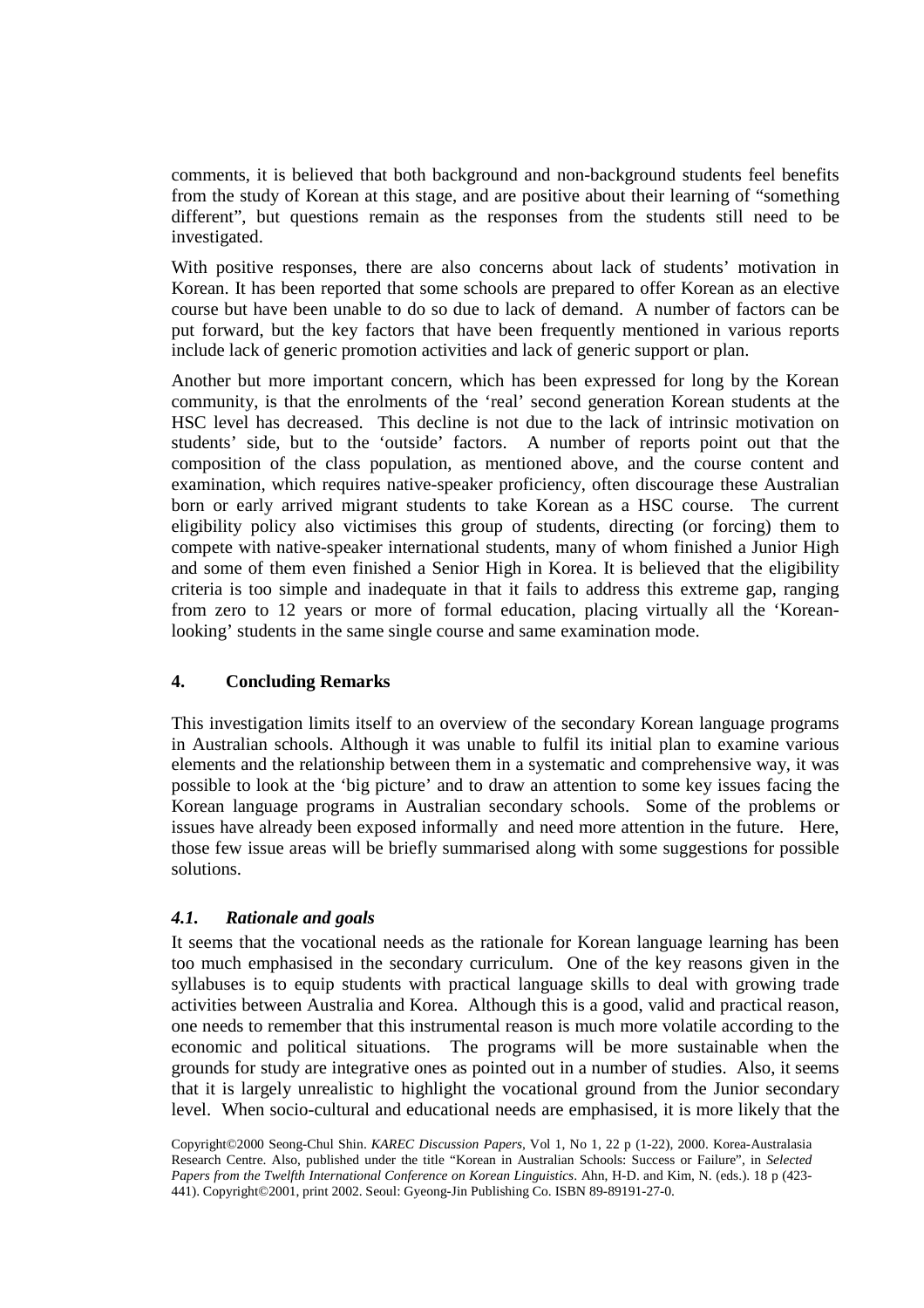vocational needs of both the individual and the country will be realised. It is believed, therefore, that where applicable and if Australia is going to be serious about Asia, the rationale and goals need to be re-focused on socio-cultural development and the general educational value of language study. Along with this, there is a need to rectify or update descriptions about Korea in school textbooks and upgrade the profile of Korea in the Australian Social Science curriculum. A number of reports point out that many of the descriptions about Korea are based on shockingly outdated data and the range of cover is also relatively much smaller than other key Asian countries.

#### *4.2. Needs for a strategic plan*

One of the most problematic area is the lack of demand in non-background matriculation courses. The Australian Government Authorities have lots to explain why non-background enrolments in Korean in the HSC course have only been average 6 per year in the last six years since the implementation of the courses. The Departments and Authorities will need to bear in mind that criticisms, which often refer to a failure of a balanced implementation, an ineffective use of funds and a simple classification of eligibility, are not without grounds. There is an urgent need to strategically 'plant' and sustain Korean in the regular school curriculum, first in the metropolitan schools, then major regional centres in each State. While maintaining the demand of the background speaker students, every possible effort needs to be made by the Australian and Korean Governments to improve the profile of nonbackground courses, for example, a strategic plan to 'plant', rather than 'fish' randomly, generic promotion activities targeting at schools and non-background students, teacher training and supply, suitable resource material development, etc. Particularly, there is an urgent need to conduct generic promotional campaigns to improve the awareness and understanding of Korea and its society among the Australian general public and the students.

#### *4.3. Teacher training*

There is also an urgent need to develop an on-going and systematic teacher training and/or supply program. The current practice relying on 'cheap' supply needs to be improved in a way that teachers with substantial knowledge and skills can be produced and strategically appointed through a systematic teacher supply program. There is a need to set up an ongoing strategic teacher training program by category and to upgrade their qualifications in relevant and necessary area. It is believed that the lack of demand in the non-background HSC courses is not irrelevant to the lack of qualified teachers with appropriate skills and knowledge. One of the solutions may be an on-going teacher training program set up at a tertiary institution with support from the Education Departments and the Korean Government. In addition, teacher supply also needs a long-term plan. A systematic effort needs to be made for willing tertiary students to be trained and graduated with appropriate qualifications. One of the schemes would be scholarships and financial assistance for their study in Australia and an in-country training in Korea.

#### *4.4. Governmental support*

Copyright©2000 Seong-Chul Shin. *KAREC Discussion Papers,* Vol 1, No 1, 22 p (1-22), 2000. Korea-Australasia Research Centre. Also, published under the title "Korean in Australian Schools: Success or Failure", in *Selected Papers from the Twelfth International Conference on Korean Linguistics*. Ahn, H-D. and Kim, N. (eds.). 18 p (423- 441). Copyright©2001, print 2002. Seoul: Gyeong-Jin Publishing Co. ISBN 89-89191-27-0. While the question about whether the taxpayers money was wisely used by the Education Departments still needs to be answered, reasonable credit should go to the Australian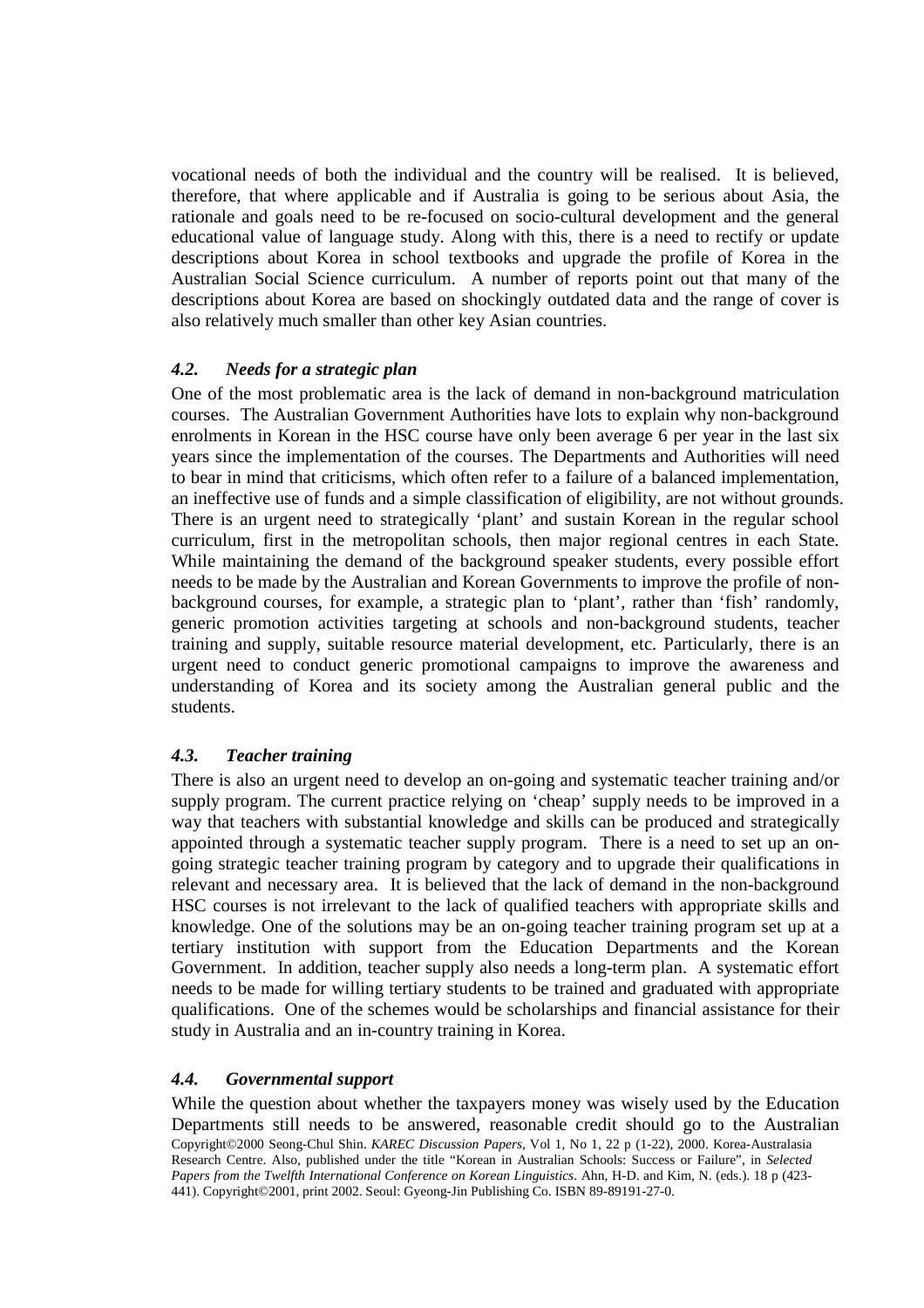Government Departments for their financial commitments and initiatives. What should be improved in this area is the policy and long-term commitment of the Korean Government. The Korean Government Departments and Agencies need to aware: 1) Korean is not just a community language any longer. It is a significant second language learned at primary, secondary and tertiary institutions in Australia and globally. The governmental policies which limit its role and responsibilities to the maintenance of the mother tongue in the Korean communities need to be rectified to effectively support Korean as a second language programs; 2) the importance of a strategic long-term plan to promote primary and secondary Korean programs in international contexts. Support for tertiary programs is important, but an on-going commitment and support for primary and secondary programs have an enormous pipeline impact on the nearly every corner of the society. For this, the Korean Government may wish to study the Japanese model, where the Japan Foundation, Japanese Language and Culture Centre and the Ministry of Education are actively involved in the promotion of the Japanese language in Australia. Similar promotion and support activities have been actively conducted by other governments as well, for example, the Greek Government, which has provided over years a large number of teachers and students with funds to visit Greece, has recently invited 100 Australian school principals with its entire funds, to support the teaching of Greek in Australian schools.

Apart from these issues, other areas which need more attention include development of quality textbooks, ancillary materials, prizes and scholarships and cultural activities. Above all, both Australian and Korean Governmental Departments will need to work out a long-term plan to upgrade or uptake the Korean language programs in schools. Particularly, the Korean Government will need to investigate the way that it can provide necessary assistance behind the scenes.

#### **Acknowledgments:**

- 1) I would like to thank a number of Korean language consultants and teachers for the valuable information and comments they have provided me. These include Colleen Wood, Sook Hee McRoberts, Jeanghee Kim, Kath Fisher, Kim Yoo, Heekyung Lee, and the Association of Korean Teachers of Victoria.
- 2) I would also like to thank Professor Hi-Won Yoon at SNU, who encouraged me to write this paper. Many thanks also go to the Korea-Australasia Research Centre at UNSW for the travel subsidy.
- 3) This paper is a revised version of my previous paper Korean in Australian Secondary Schools: Its Current Profile presented at the 12<sup>th</sup> ICKL Conference, July 2000, Prague.

#### **References:**

Buzo, A., Kimberly, Dalton, B., and Wood, C. (1995*), Unlocking Australia's Language Potentials: Profile of Languages in Australia – Korean*, Melbourne: NLLIA.

Council of Australian Governments Report prep. by K. Rudd (1994). *Asian Languages and Australia's Future*

Gardner, R.C. and Smythe, P. (1975). "Motivation and second language acquisition", *Canadian Modern Language Reviews* 31/1.

Joseph Bianco (1987). *National Policy on Languages*, Canberra: Commonwealth Department of Education.

Copyright©2000 Seong-Chul Shin. *KAREC Discussion Papers,* Vol 1, No 1, 22 p (1-22), 2000. Korea-Australasia Research Centre. Also, published under the title "Korean in Australian Schools: Success or Failure", in *Selected Papers from the Twelfth International Conference on Korean Linguistics*. Ahn, H-D. and Kim, N. (eds.). 18 p (423- 441). Copyright©2001, print 2002. Seoul: Gyeong-Jin Publishing Co. ISBN 89-89191-27-0.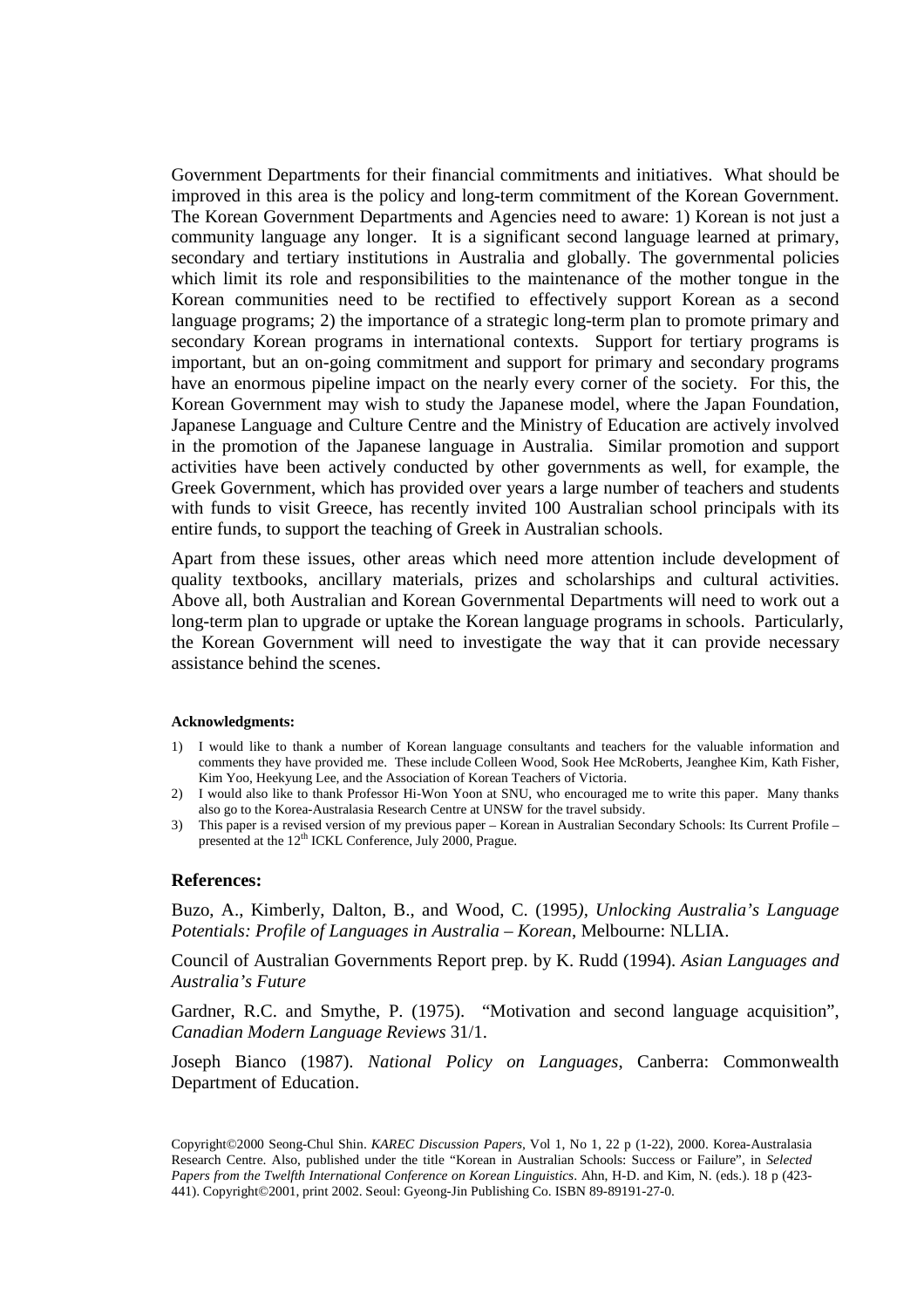Shin, S.C. (1994 ) "A Korean Language Program for the Australian School Curriculum: Perceptions from the Sydney Korean Community", paper presented at *the Korean Syllabus Review Seminar*, NSW Board of Studies, Sydney.

Shuman, J.H. (1976). "Social distance as a factor in second language learning acquisition", *Language Learning* 26.

Smolicz, J. (1981b). "Language as a core value of culture", *RELC Journal* 11, Singapore: Regional Language Centre.

Taft, R and Cahill, D (1989). "Mother Tongue Maintenance in Lebanese Immigration Families in Australia" in *Journal of Multilingual and Multicultural Development* Vol. 10 No.2 pp 129-143.

*Excellence and Equity: New South Wales Curriculum Reform*, Sydney: NSW Ministry of Education and Youth Affairs, 1989

HSC and SC Statistics: www.boardofstudies.nsw.edu.au/

*Korean Beginners Stage 6 Syllabus Amendments*, Sydney: NSW Board of Studies, 1999 *Korean Background Speakers Stage 6 Syllabus*, Sydney: NSW Board of Studies, 1999 *Korean Continuers Stage 6 Syllabus,* Sydney: NSW Board of Studies, 1999 Ministerial Working Party, *State Language Policy*, Sydney: NSW Department of Education, 1989

National Asian Languages and Studies in Australian Schools (NALSAS) Taskforce, *Factors influencing the uptake of Modern Standard Chinese, Korean, Modern Greek & German at Primary & Secondary Level in Australian Schools*, Perth: Education Department of Western Australia, 1998

*Study Design Languages Other Than English - Korean: First Language*, Melbourne: Victorian Board of Studies, 1999

*Study Design Languages Other Than English - Korean: Second Language*, Melbourne: Victorian Board of Studies, 1999

*1999 Higher School Certificate Examination Statistics,* Sydney: NSW Board of Studies, 1999

Victorian Board of Studies Enrolment Statistics, Melbourne: Victorian Board of Studies.

Victorian Department of Education, Languages Other Than English Strategy Plan, 1993

*2 Unit Z/Accelerated Level Korean Syllabus,* Sydney: NSW Board of Studies, 1992

Wood, C. (1996). "Korean in Victorian Schools and Telecommunications in Korea", in the *Proceedings of the Education Victoria '96 International Conference*, Melbourne Exhibition **Centre** 

(Copyright 2000/2001© Seong-Chul Shin. Published in the *KAREC Discussion Papers,*  Vol 1, No 1, Korea-Australia Research Centre, University of New South Wales, Sydney, 2000. The first version entitled "Korean in Australian Schools: Success or Failure" was

Copyright©2000 Seong-Chul Shin. *KAREC Discussion Papers,* Vol 1, No 1, 22 p (1-22), 2000. Korea-Australasia Research Centre. Also, published under the title "Korean in Australian Schools: Success or Failure", in *Selected Papers from the Twelfth International Conference on Korean Linguistics*. Ahn, H-D. and Kim, N. (eds.). 18 p (423- 441). Copyright©2001, print 2002. Seoul: Gyeong-Jin Publishing Co. ISBN 89-89191-27-0.